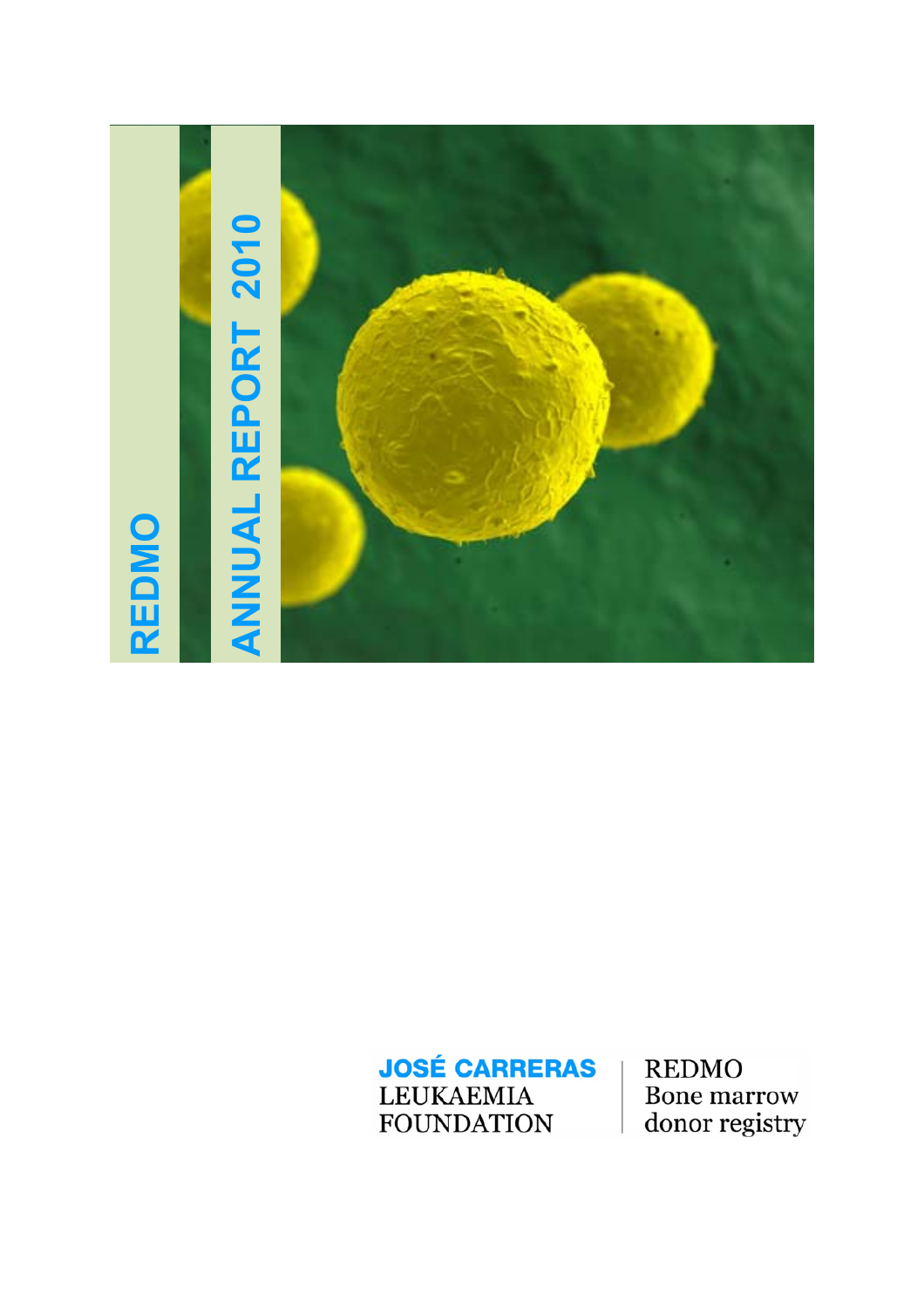**REDMO Bone marrow** donor registry

# **VOLUNTEER DONORS**



Registered donors **Donors IV** Donors typed in 2010: 8 175

## **Current age of available typed donors**



Mean donor age: 42.6 years Nieari donor age. 42.0 years<br>Standard deviation: +/- 9.8 Median age of donors: 42.2 years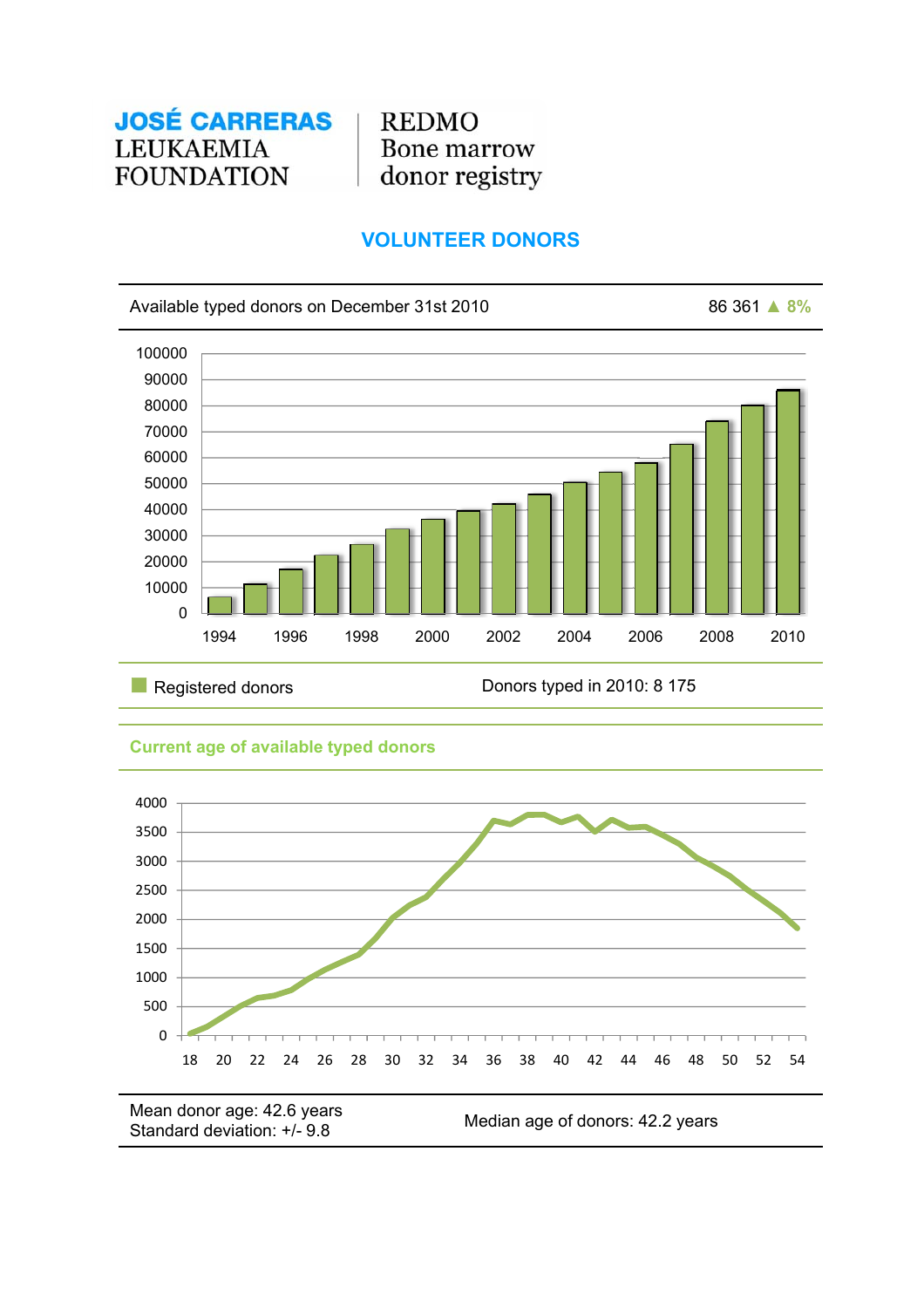**REDMO** Bone marrow donor registry

# **VOLUNTEER DONORS**

| <b>Donors per Autonomous Community</b> |                   |                      |               |
|----------------------------------------|-------------------|----------------------|---------------|
| <b>Autonomy</b>                        | <b>Typed 2010</b> | <b>Total Actives</b> | x 100 000 inh |
| Andalucía                              | 1545              | 14 001               | 167.25        |
| Aragón                                 | 29                | 1 1 0 5              | 82.03         |
| <b>Asturias</b>                        | 91                | 2 1 5 6              | 198.83        |
| Baleares (Islas)                       | 157               | 1612                 | 145.74        |
| Canarias                               | 710               | 4791                 | 226.15        |
| Cantabria                              | 63                | 537                  | 90.67         |
| Castilla y León                        | 528               | 5 6 4 4              | 220.51        |
| Castilla - La Mancha                   | 206               | 2415                 | 115.09        |
| Catalunya                              | 1 0 6 8           | 14 189               | 188.89        |
| Comunidad Valenciana                   | 1821              | 9 3 8 1              | 183.52        |
| Extremadura                            | 145               | 3 1 5 4              | 284.85        |
| Galicia                                | 172               | 2 1 2 2              | 75.85         |
| Madrid (Comunidad de)                  | 649               | 8982                 | 139.07        |
| Murcia (Región de)                     | 279               | 5944                 | 406.57        |
| Navarra (Comunidad Foral de)           | 471               | 5677                 | 891.31        |
| País Vasco                             | 144               | 3770                 | 173.07        |
| Rioja (La)                             | 80                | 600                  | 186.10        |
| Ciudad Autónoma de Ceuta               | 14                | 108                  | 134.03        |
| Ciudad Autónoma de Melilla             | $\overline{1}$    | 40                   | 52.61         |
| Andorra                                | $\overline{2}$    | 133                  | 158.18        |
| <b>Total</b>                           | 8 1 7 5           | 86 361               | 176.97        |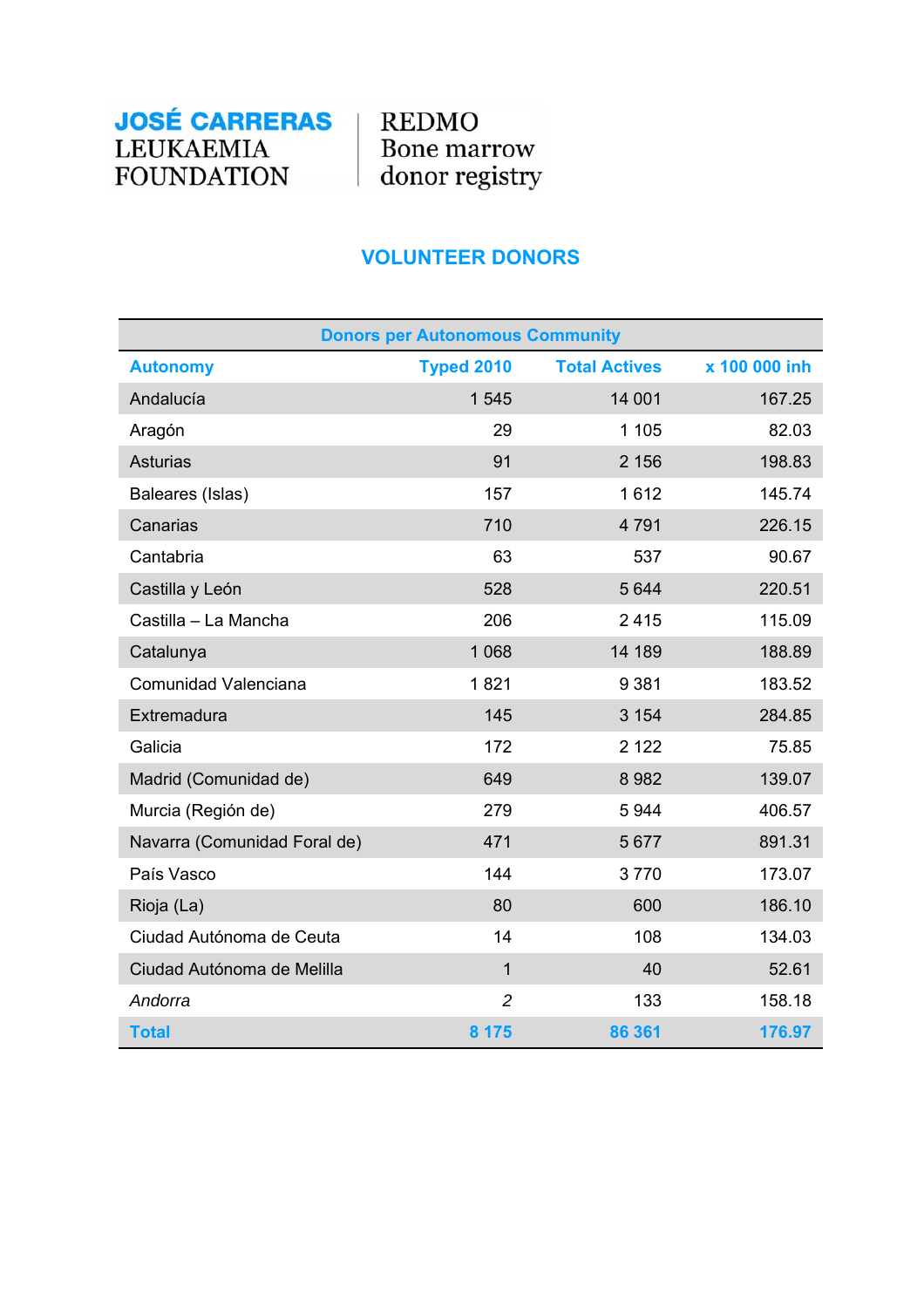**REDMO** Bone marrow donor registry

## **VOLUNTEER DONORS**

### **Registered volunteer donors per 1 000 inhabitants**



Donors cancelled during 2010 2 2 145

| <b>Donors cancellation reasons</b>  |      |
|-------------------------------------|------|
| Over 55 years                       | 1840 |
| <b>Disease</b>                      | 94   |
| Untraceable                         | 88   |
| Voluntary withdrawal                | 46   |
| Effective peripheral blood donation | 32   |
| Death                               | 16   |
| Ethical                             | 15   |
| Transferred to other registries     | 8    |
| Other reasons                       | 6    |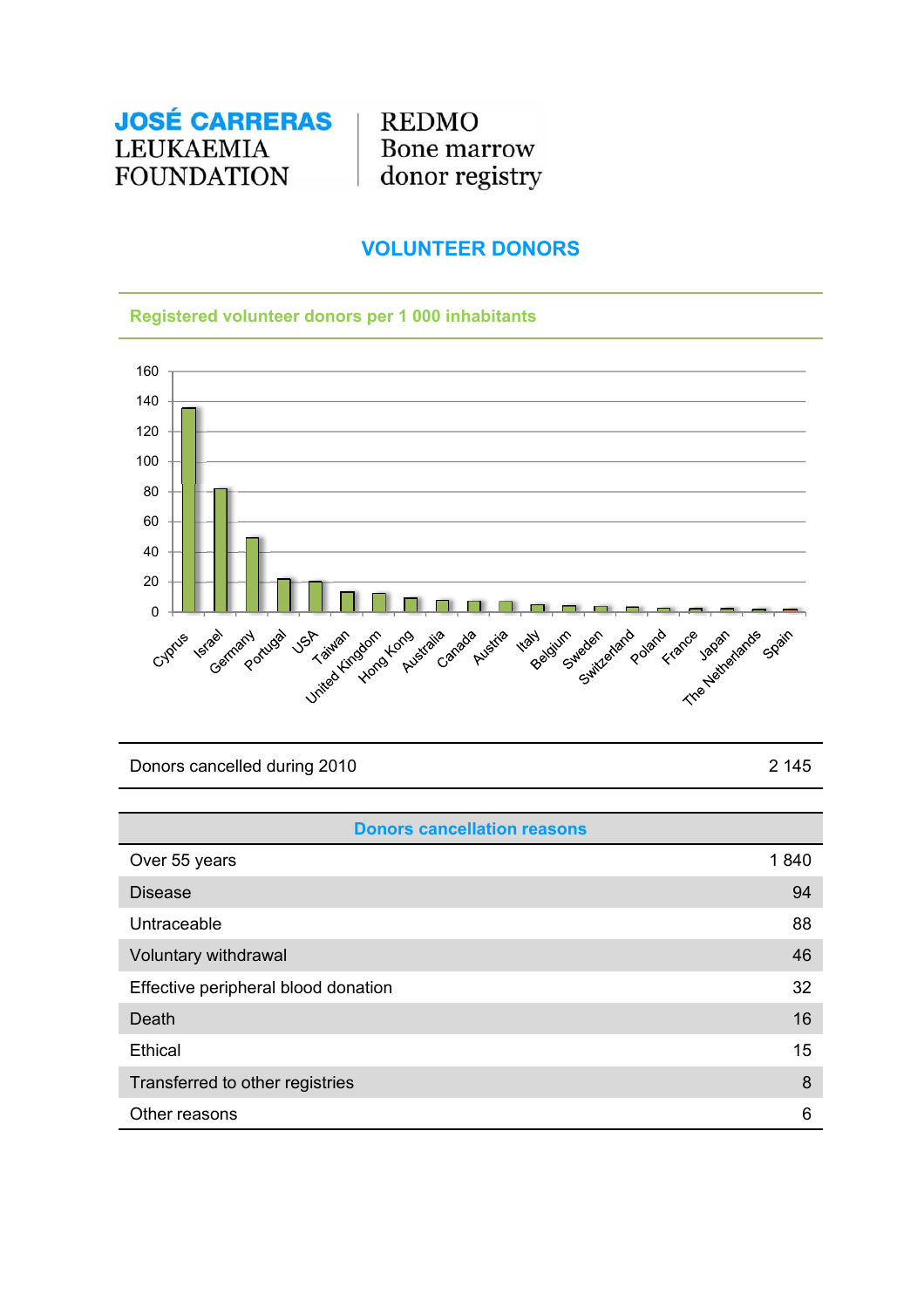

## **VOLUNTEER DONORS**

| Effective donations of haematopoietic stem cells during 2010 | 39       |
|--------------------------------------------------------------|----------|
|                                                              |          |
| <b>Per product</b>                                           |          |
| <b>Bone Marrow</b>                                           | 6(16%)   |
| Periphera blood stem cells                                   | 32 (84%) |
| Lymphocytes                                                  |          |
|                                                              |          |

| <b>Collection Centres BM / PBSC / DLI</b> |                |                |                |                |
|-------------------------------------------|----------------|----------------|----------------|----------------|
| <b>Hospital</b>                           | <b>BM</b>      | <b>PBSC</b>    | <b>DLI</b>     | <b>Total</b>   |
| Hospital Virgen de la Arrixaca            | $\Omega$       | 3              | 0              | 3              |
| Hospital Gregorio Marañón                 | $\Omega$       | $\overline{2}$ | 0              | 2              |
| Hospital Clínic de Barcelona              | 1              | $\overline{2}$ | 0              | 3              |
| Centre de Transfusió i Banc de Teixits    | $\overline{0}$ | 4              | 0              | 4              |
| Hospital de Donostia                      | 1              | 3              | 0              | 4              |
| <b>Hospital Carlos Haya</b>               | $\mathbf{1}$   | 1              | 0              | $\overline{2}$ |
| Hospital Clínico de Salamanca             | 0              | 1              | 0              | 1              |
| Hospital de la Princesa                   | 1              | 3              | 1              | 5              |
| Hospital Dr. Negrín                       | 1              | 5              | 0              | 6              |
| Fundación Jiménez Díaz                    | $\mathbf 0$    | 1              | 0              | 1              |
| <b>Hospital Son Espases</b>               | 0              | 1              | 0              | 1              |
| Hospital Puerta de Hierro                 | $\overline{0}$ | 1              | $\overline{0}$ | 1              |
| Hospital Ramón y Cajal                    | 1              | $\overline{2}$ | 0              | 3              |
| <b>Hospital Central de Asturias</b>       | $\overline{0}$ | 1              | $\overline{0}$ | 1              |
| Complexo Hospitalario Univ. A Coruña      | 0              | 1              | 0              | 1              |
| <b>Hospital La Paz</b>                    | 0              | 1              | 0              | 1              |
| <b>Total</b>                              | 6              | 32             | 1              | 39             |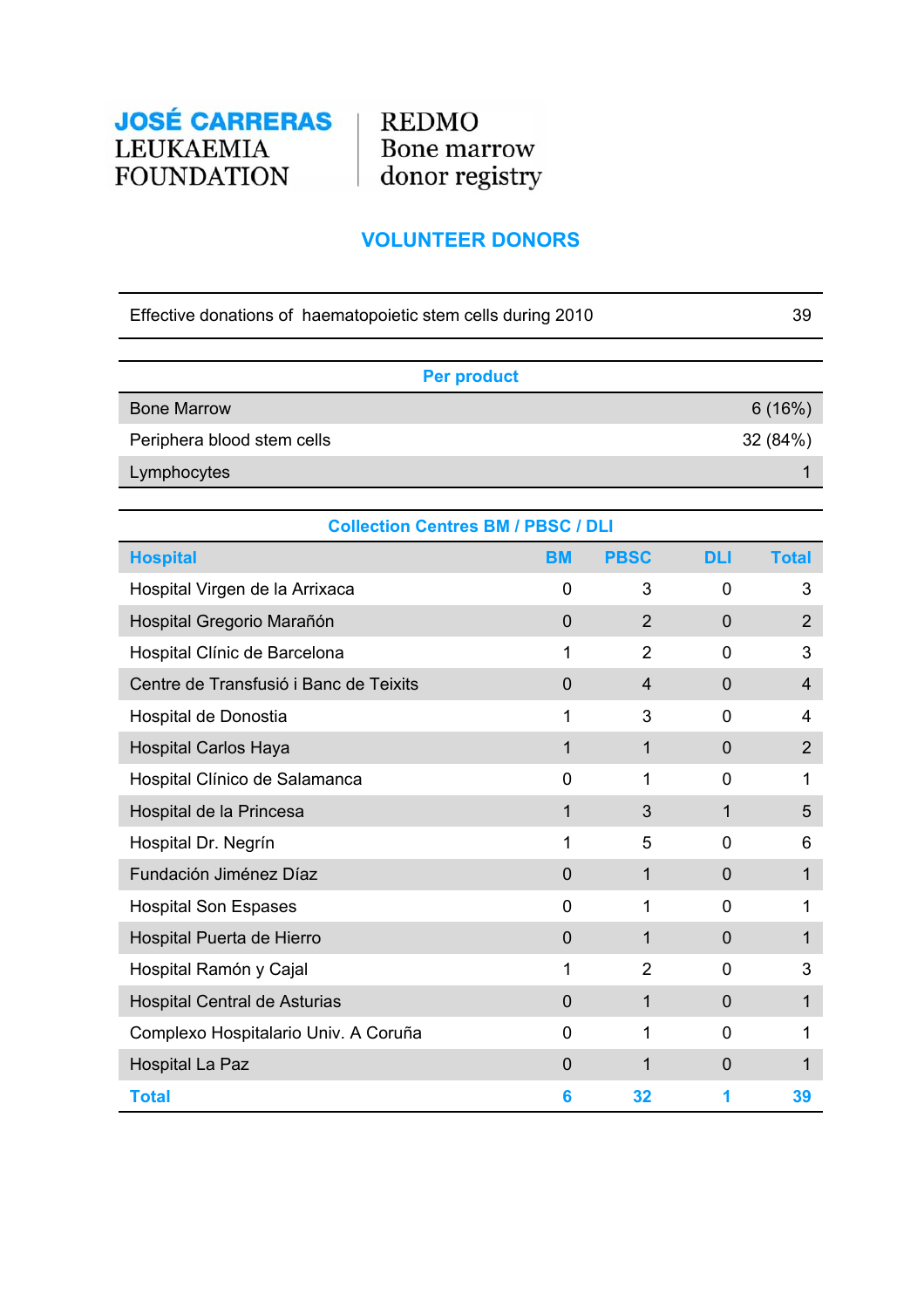**REDMO** Bone marrow donor registry

# **UMBILICAL CORD BLOOD**

Available cord blood units on December 2010 47 324 **▲ 13%**



### **Avaible Cord Blood Units per 1 000 inhabitants**

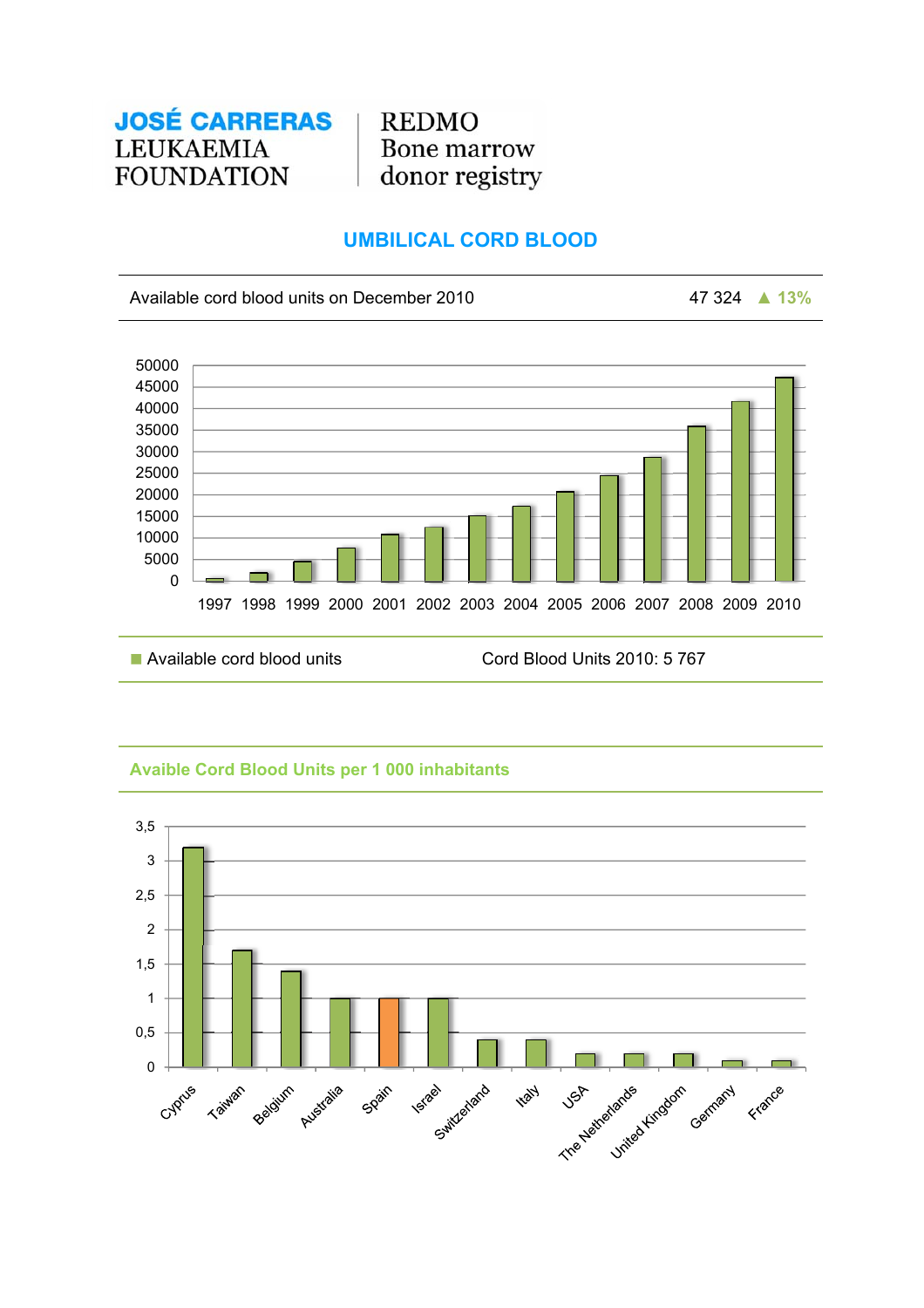**REDMO** Bone marrow donor registry

# **UMBILICAL CORD BLOOD**

| <b>Cord Blood Units - Cord Blood Banks distribution</b>                                          |                |                                    |                           |
|--------------------------------------------------------------------------------------------------|----------------|------------------------------------|---------------------------|
| <b>Bank</b>                                                                                      | <b>Number</b>  | <b>TNC</b><br>> 1 x10 <sup>9</sup> | <b>CD34+</b><br>available |
| Málaga<br>Castilla - La Mancha: 598; Murcia: 1                                                   | 17672          | 50%                                | 69%                       |
| <b>Barcelona</b><br>Navarra: 764; Extremadura: 303; Aragón: 322;<br>Baleares: 204; Cantabria: 94 | 13779          | 71%                                | 100%                      |
| Madrid<br>La Rioja: 27                                                                           | 5617           | 59%                                | 89%                       |
| Galicia<br>Castilla y León: 162; Asturias: 18                                                    | 5434           | 34%                                | 98%                       |
| Valencia                                                                                         | 4 140          | 57%                                | 100%                      |
| Tenerife                                                                                         | 455            | 34%                                | 26%                       |
| País Vasco                                                                                       | 186            | 100%                               | 100%                      |
| Vidacord                                                                                         | 39             | $33\%$                             | 100%                      |
| <b>Ivida</b>                                                                                     | $\overline{2}$ | 50%                                | 100%                      |

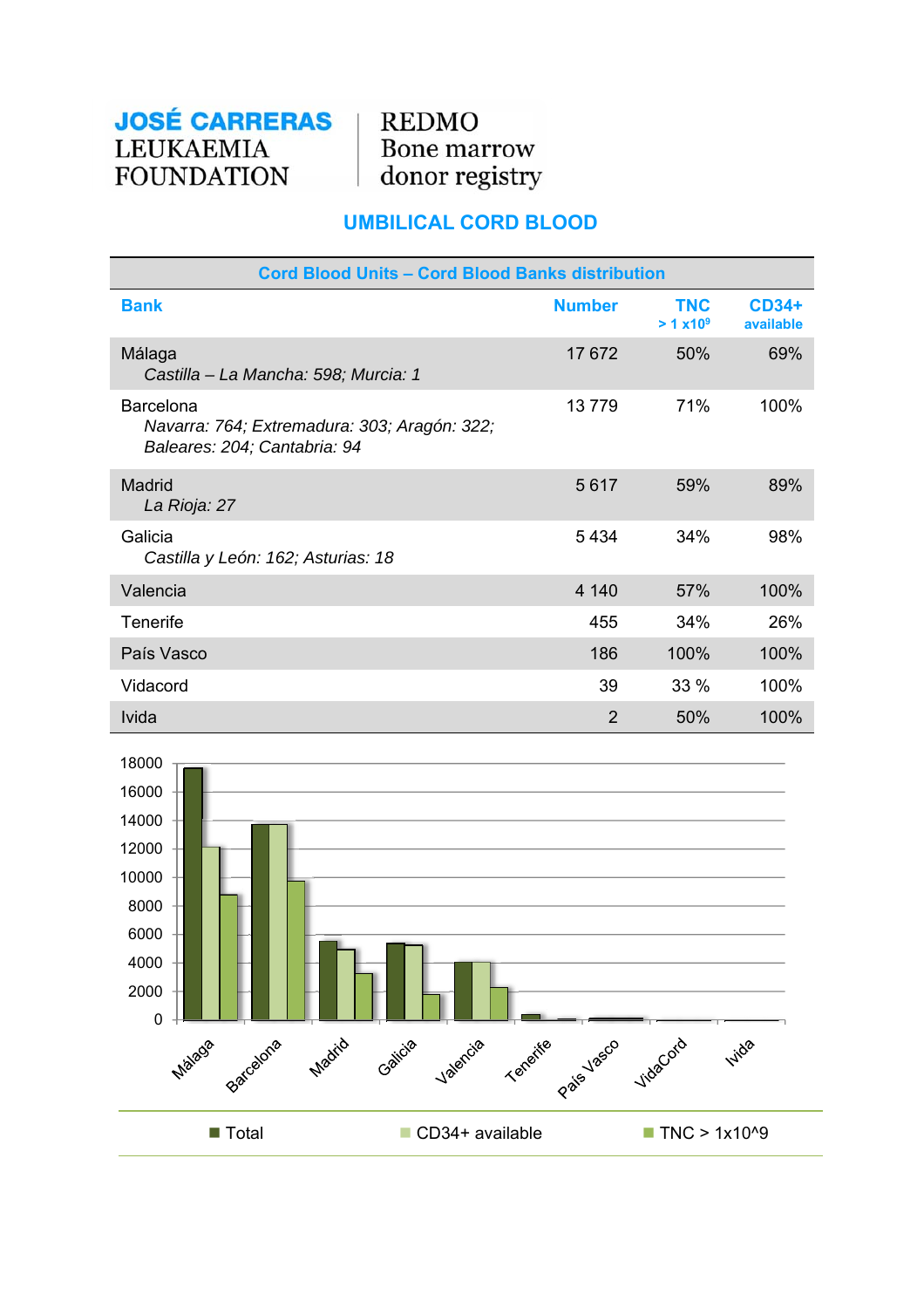**REDMO** Bone marrow donor registry

# **UMBILICAL CORD BLOOD**

Spanish Cord Blood Units provided during 2010 343

| <b>By originating banks</b> |                             |                            |                |
|-----------------------------|-----------------------------|----------------------------|----------------|
| <b>Originating Bank</b>     | <b>National</b><br>patients | <b>Foreign</b><br>patients | <b>Total</b>   |
| <b>Barcelona</b>            | 60(41)                      | 175 (101)                  | 235 (142)      |
| Málaga                      | 7(3)                        | 45 (28)                    | 52(31)         |
| <b>Madrid</b>               | 2(9)                        | 19(17)                     | 21(26)         |
| Valencia                    | 3(3)                        | 16 (12)                    | 19 (15)        |
| Galicia                     | 0(0)                        | 15(13)                     | 15(13)         |
| <b>Tenerife</b>             | 0(0)                        | 1(2)                       | 1(2)           |
| País Vasco                  | $\mathbf 0$                 | $\overline{0}$             | $\mathbf 0$    |
| Vidacord                    | 0                           | $\overline{0}$             | $\mathbf 0$    |
| Ivida                       | $\overline{0}$              | $\overline{0}$             | $\overline{0}$ |
| <b>Total</b>                | 72                          | 271                        | 343            |

## **Cord blood units provided by cord blood bank**

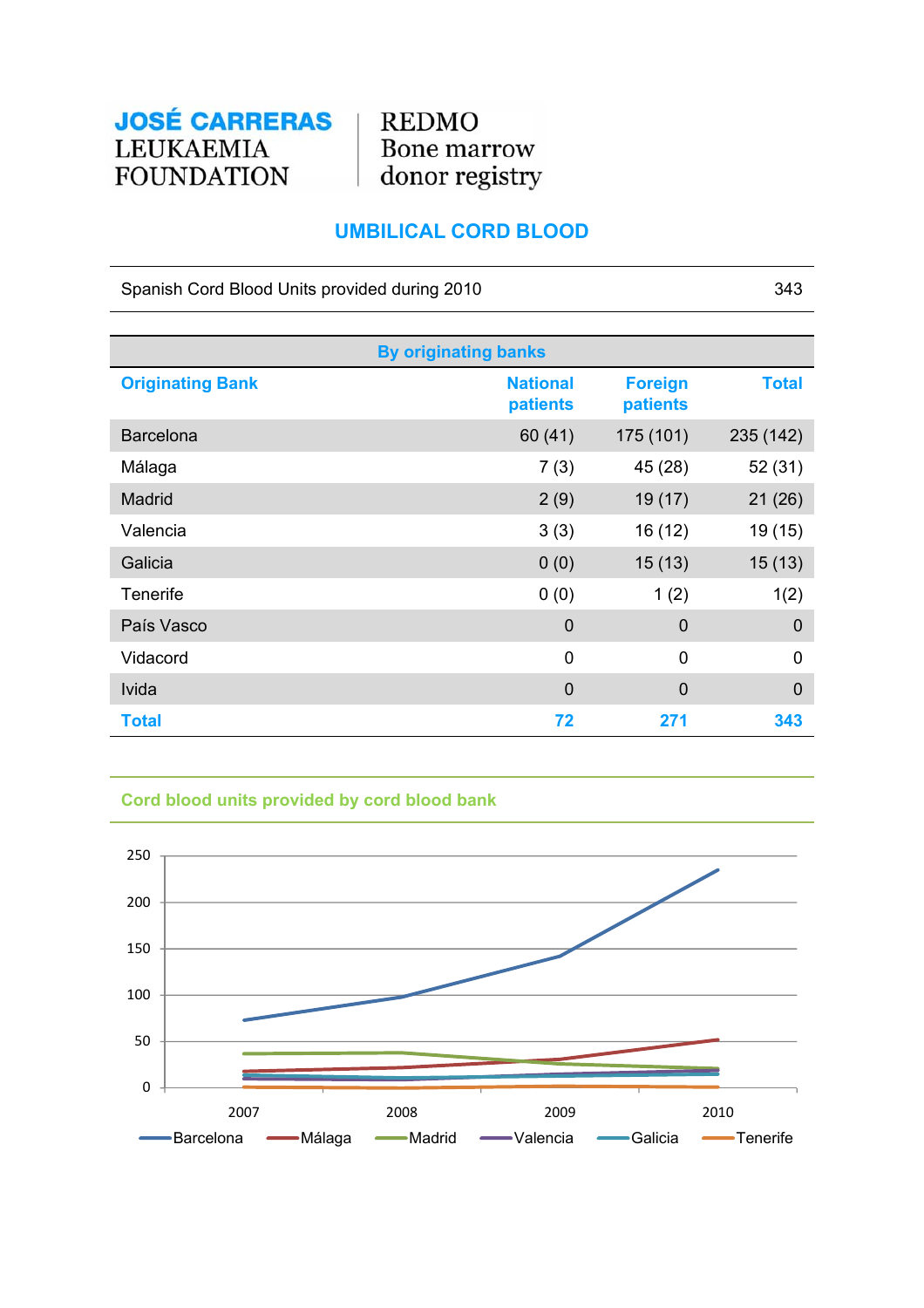**REDMO** Bone marrow donor registry

### **Cumulative incidence of spanish donations**



\* DLI donations not included [2010 total activity]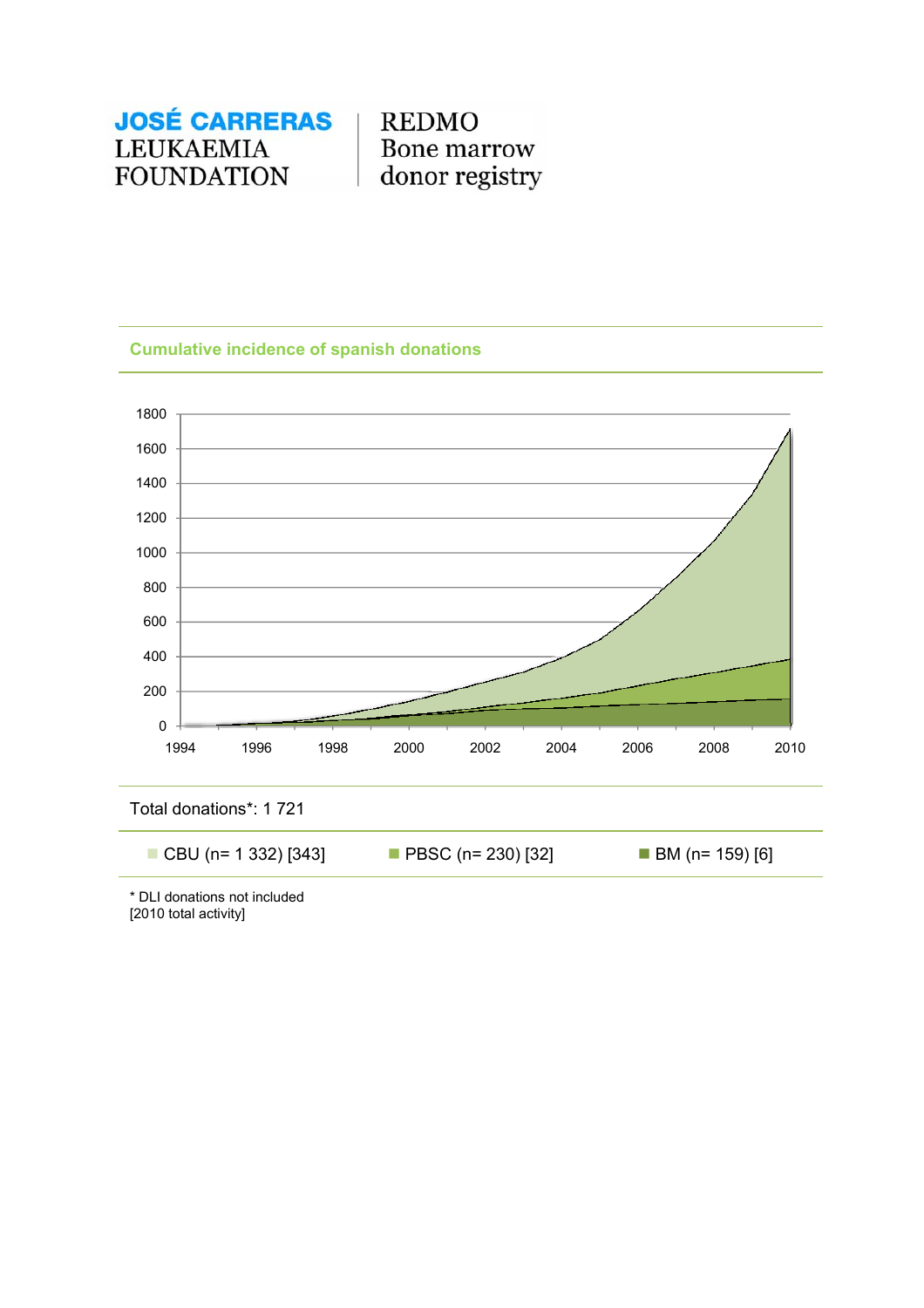

## **NATIONAL PATIENTS**

### **A. Searches started**

Searches started during 2010 768 **▲12%**

| <b>Type of search</b>                         |           |
|-----------------------------------------------|-----------|
| Bone marrow / Peripheral blood                | 224 (29%) |
| Cord blood                                    | 13(2%)    |
| Bone marrow / Peripheral blood and Cord blood | 531 (69%) |

### **Search evolution for national patients**



■ CBU (n= 13) PBSC / BM + CBU (n= 531) PBSC / BM (n= 224)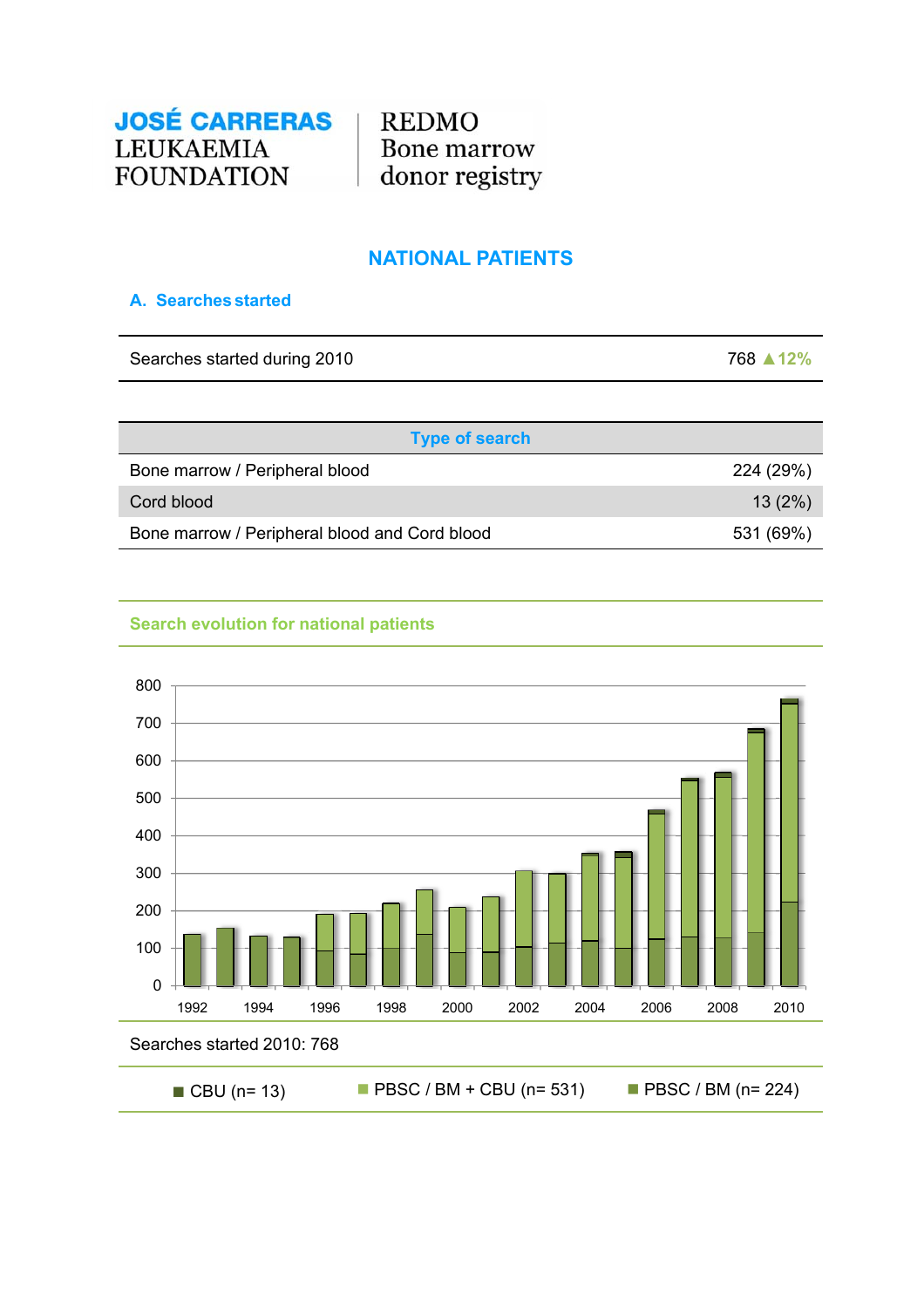**REDMO** Bone marrow donor registry

# **NATIONAL PATIENTS**

| Searches started by community of residence of patient (n= 768) |               |               |
|----------------------------------------------------------------|---------------|---------------|
| <b>Autonomous Community</b>                                    | <b>Number</b> | x 100 000 inh |
| Andalucía                                                      | 91            | 1.09          |
| Aragón                                                         | 10            | 0.74          |
| <b>Asturias</b>                                                | 37            | 3.41          |
| Baleares (Islas)                                               | 11            | 0.99          |
| Canarias                                                       | 21            | 0.99          |
| Cantabria                                                      | 24            | 4.05          |
| Castilla y León                                                | 52            | 2.03          |
| Castilla - La Mancha                                           | 15            | 0.71          |
| Catalunya                                                      | 163           | 2.17          |
| Comunidad Valenciana                                           | 79            | 1.54          |
| Extremadura                                                    | 15            | 1.35          |
| Galicia                                                        | 53            | 1.89          |
| Madrid (Comunidad de)                                          | 94            | 1.45          |
| Murcia (Región de)                                             | 25            | 1.71          |
| Navarra (Comunidad Foral de)                                   | 17            | 2.67          |
| País Vasco                                                     | 42            | 1.93          |
| Rioja (La)                                                     | 9             | 2.79          |
| Ciudad Autónoma de Ceuta                                       | 1             | 1.24          |
| Ciudad Autónoma de Melilla                                     | $\mathbf 0$   | $\mathbf 0$   |
| Foreign                                                        | 9             | <b>NA</b>     |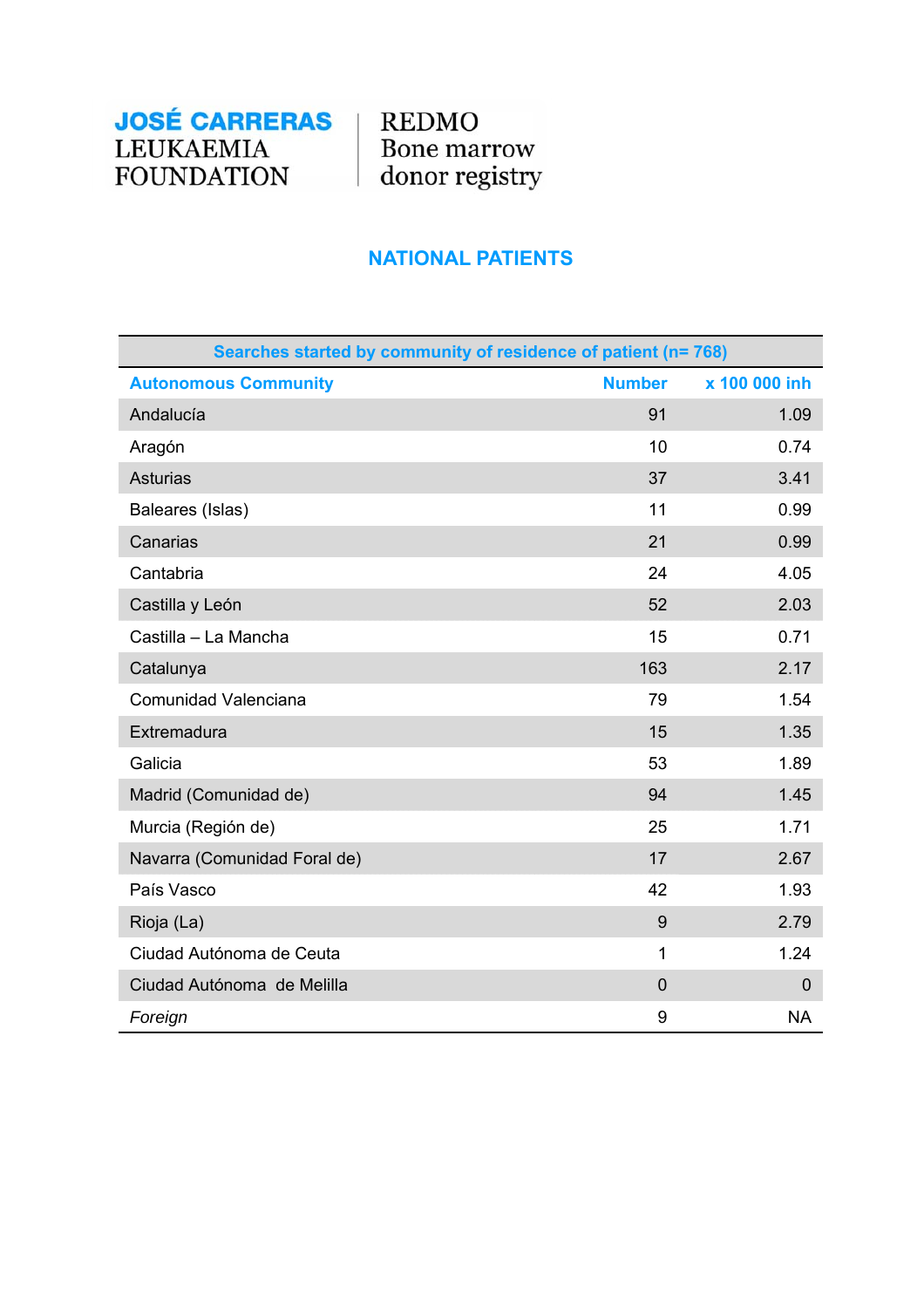

# **NATIONAL PATIENTS**

| Searches started by diagnosis (n= 768) |     |
|----------------------------------------|-----|
| Acute Myeloblastic Leukaemia           | 213 |
| Acute Lymphoblastic Leukaemia          | 127 |
| Myelodysplastic disorders              | 83  |
| Non-Hodgkin 'sLymphoma                 | 68  |
| Other leukaemias                       | 51  |
| Hodgkin's Lymphoma                     | 47  |
| Monoclonal gammopathy                  | 44  |
| Inherited erythrocytic abnormality     | 29  |
| Severe aplastic anaemia                | 28  |
| Chronic myeloid leukaemia              | 27  |
| Other malignant disease                | 15  |
| Inherited metabolic disease            | 13  |
| Inherited Immune system disease        | 10  |
| Histiocytosis                          | 8   |
| Other non malignant disease            | 5   |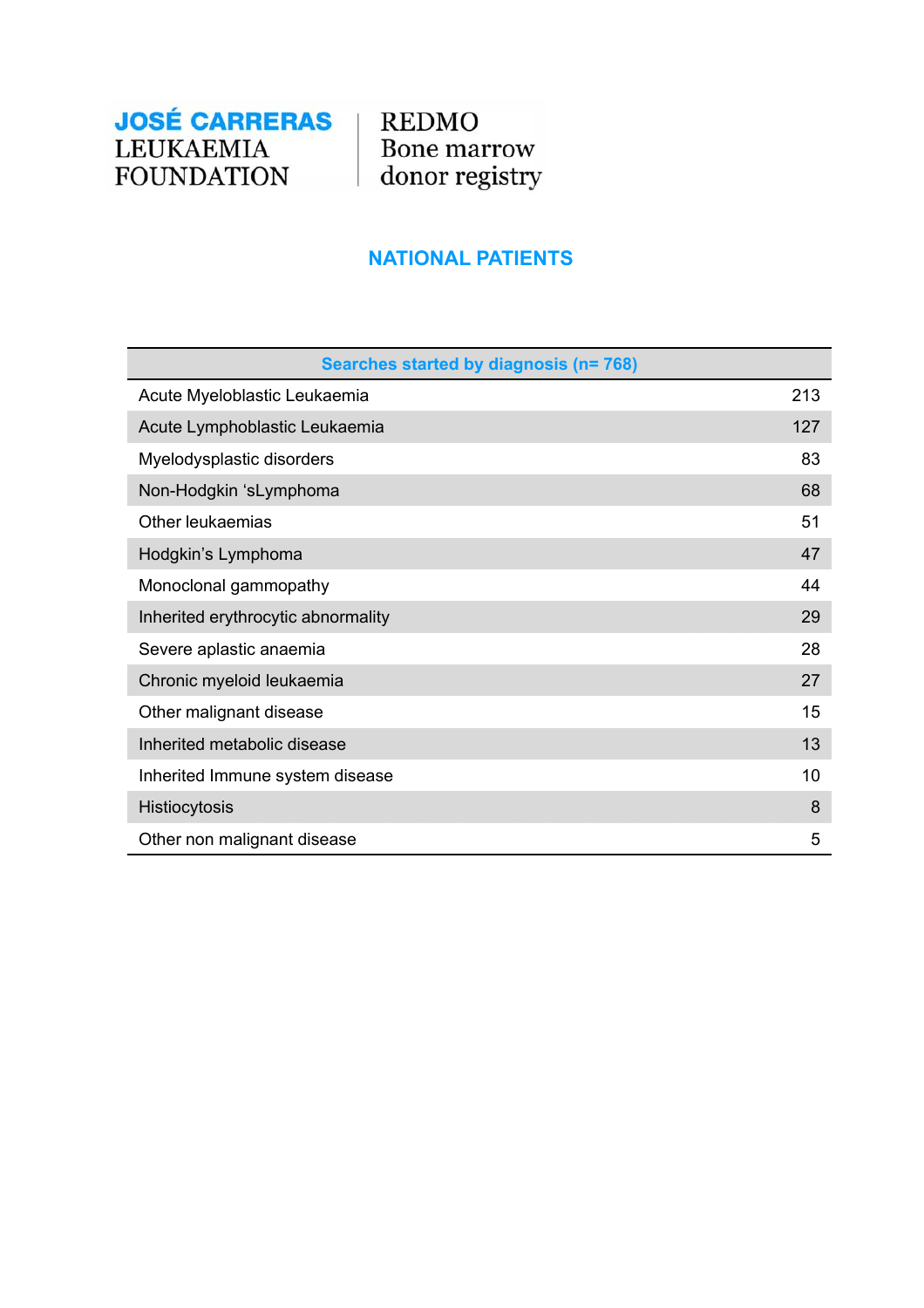**REDMO** Bone marrow donor registry

## **NATIONAL PATIENTS**

### **Evolution of searches by main diagnoses**



#### **Evolution of the mean age of searches**

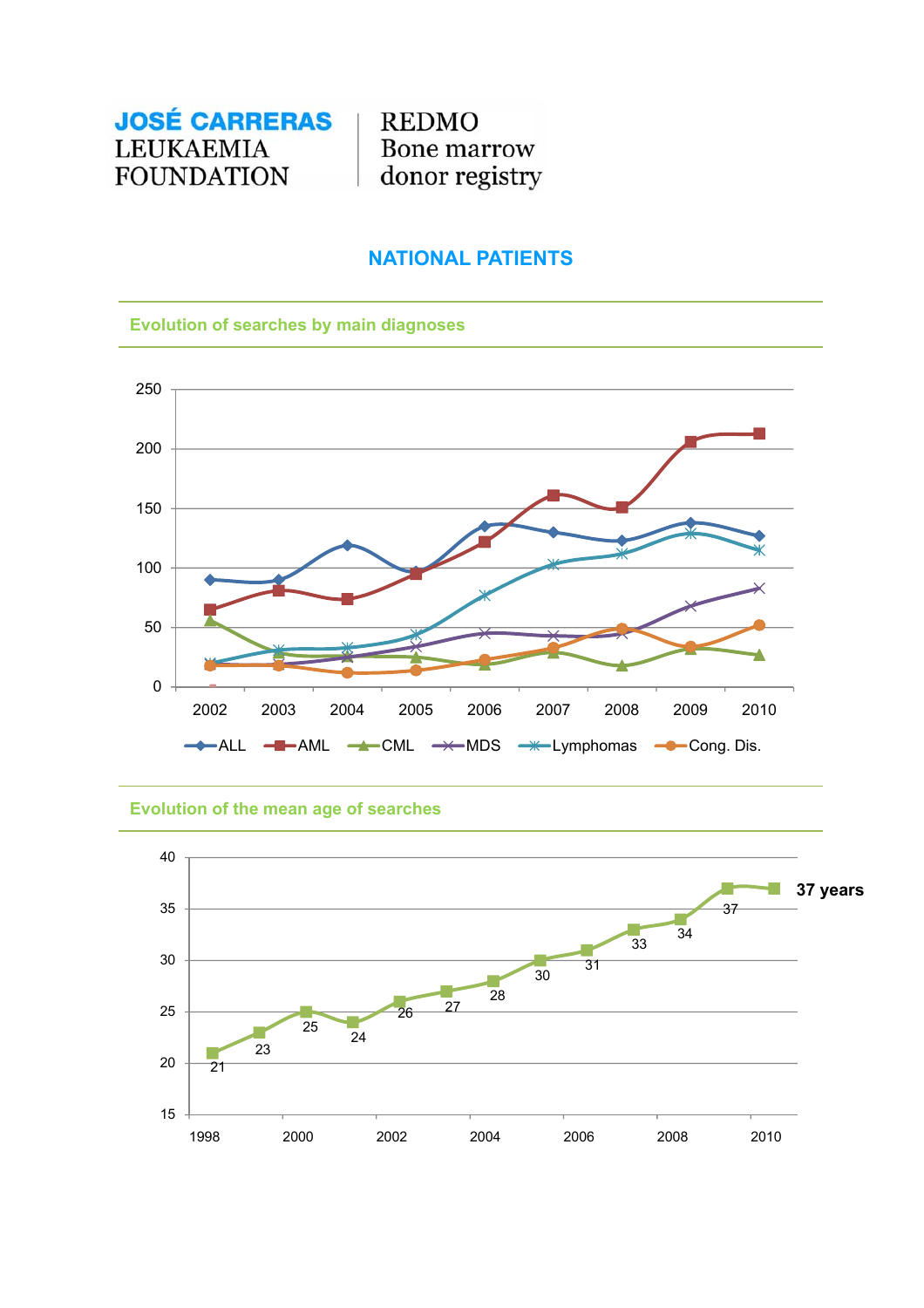

# **NATIONAL PATIENTS**

| CBU selections made by the REDMO Office during 2010 | 164 |
|-----------------------------------------------------|-----|
| Active searches on January 1st 2010                 | 251 |
| Active searches on December 31st 2010               | 268 |
| Cancelled searches during 2010                      | 764 |

| <b>Cancellation reasons</b>                                          |     |
|----------------------------------------------------------------------|-----|
| Unrelated transplantion                                              | 404 |
| National regulation (see detail*)                                    | 134 |
| Death                                                                | 124 |
| <b>Clinical Status</b>                                               | 56  |
| Related transplantion                                                | 12  |
| Patient decision                                                     | 12  |
| Unrelated DLI infusion                                               | 9   |
| Other (typing's change, other therapy, transfer to other registries) | 8   |
| Autologous transplant                                                | 5   |

| * Details of the searches cancelled due to national regulations |    |
|-----------------------------------------------------------------|----|
| Inactive searches for >1 year (without donor)                   | 10 |
| Inactive searches for >1 year (with donor)                      | 77 |
| Searches that have remained active 2 years                      |    |
| Searches that have remained active 1 year                       | 39 |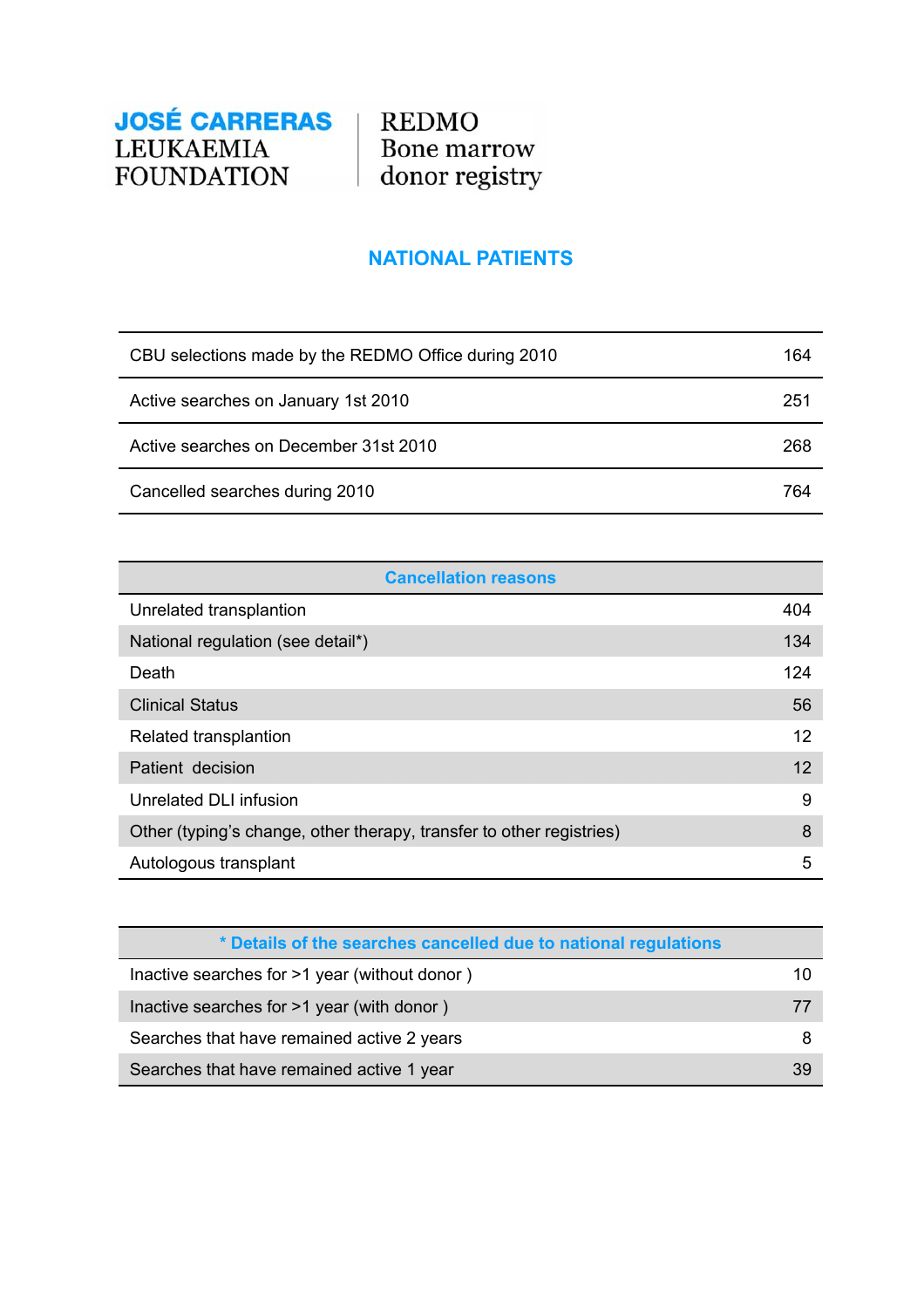**REDMO** Bone marrow donor registry

## **NATIONAL PATIENTS**

Inactive searches on December 31, 2010 203

| <b>Reason for inactive searches</b>         |     |
|---------------------------------------------|-----|
| Suitable donor found                        | 194 |
| Selected cord blood unit (infusion pending) |     |

#### **B. Localized donors**

| Patients for whom one or more donors have bee located (BM / PBSC) | 477 ▲10%         |
|-------------------------------------------------------------------|------------------|
| Donors located during 2010 (BM / PBSC)                            | 806              |
| Time to find the first BM / PBSC donor mean (days)                | $80(SD: \pm 94)$ |
| Time to find the first BM / PBSC donor median (days)              | 48               |

| Search time for BM / PBSC donors in percentages |      |
|-------------------------------------------------|------|
| Before 3 months                                 | 79.9 |
| Between 3 and 6 months                          | 10.9 |
| Between 7 and 9 months                          | 4.8  |
| Between 10 and 12 months                        | 1.7  |
| More than 12 months                             | 27   |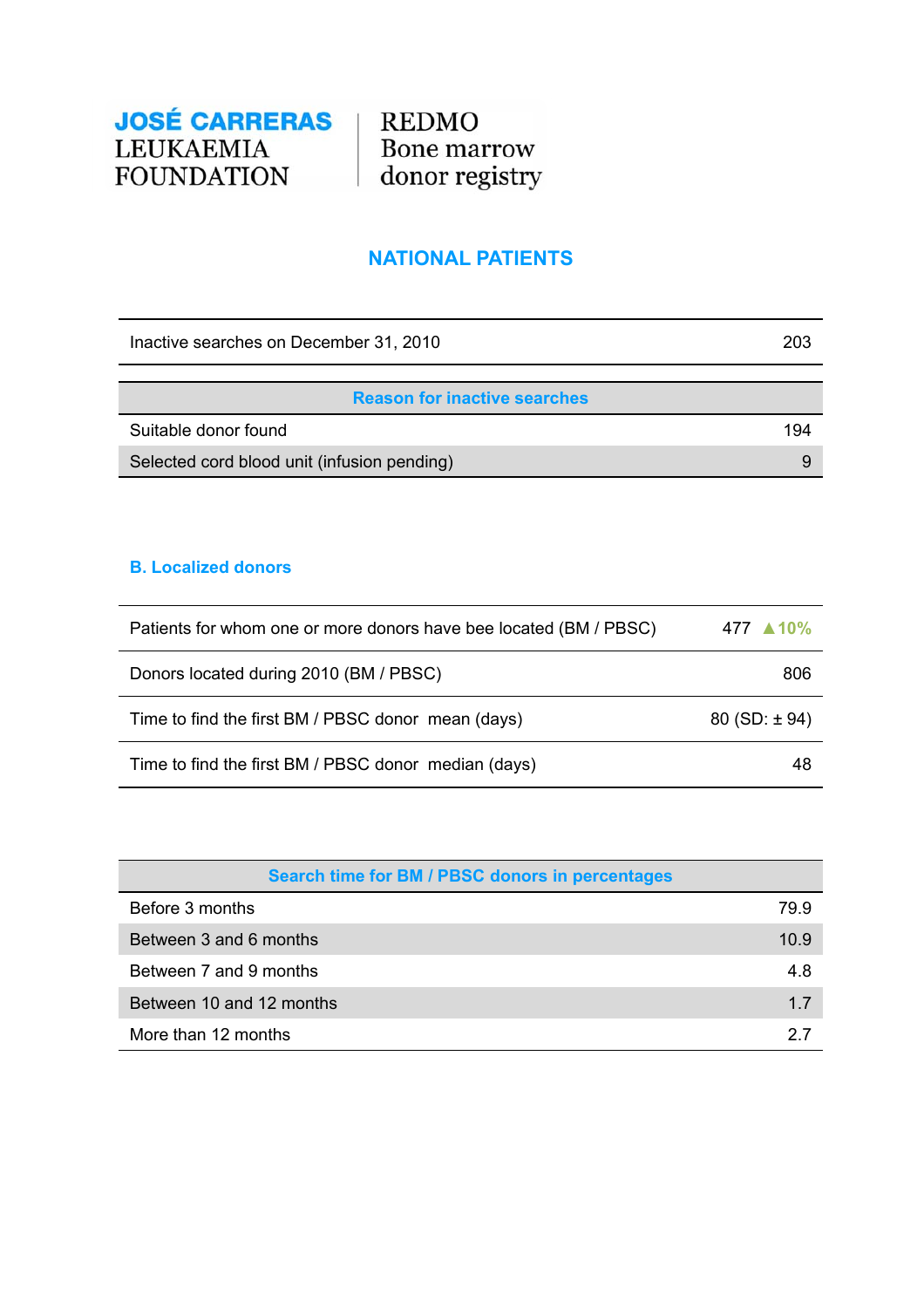

## **NATIONAL PATIENTS**

#### **Evolution of donors localized**



Donors found in 2010: 806

#### **Median time to locate the first BM / PBSC donor**

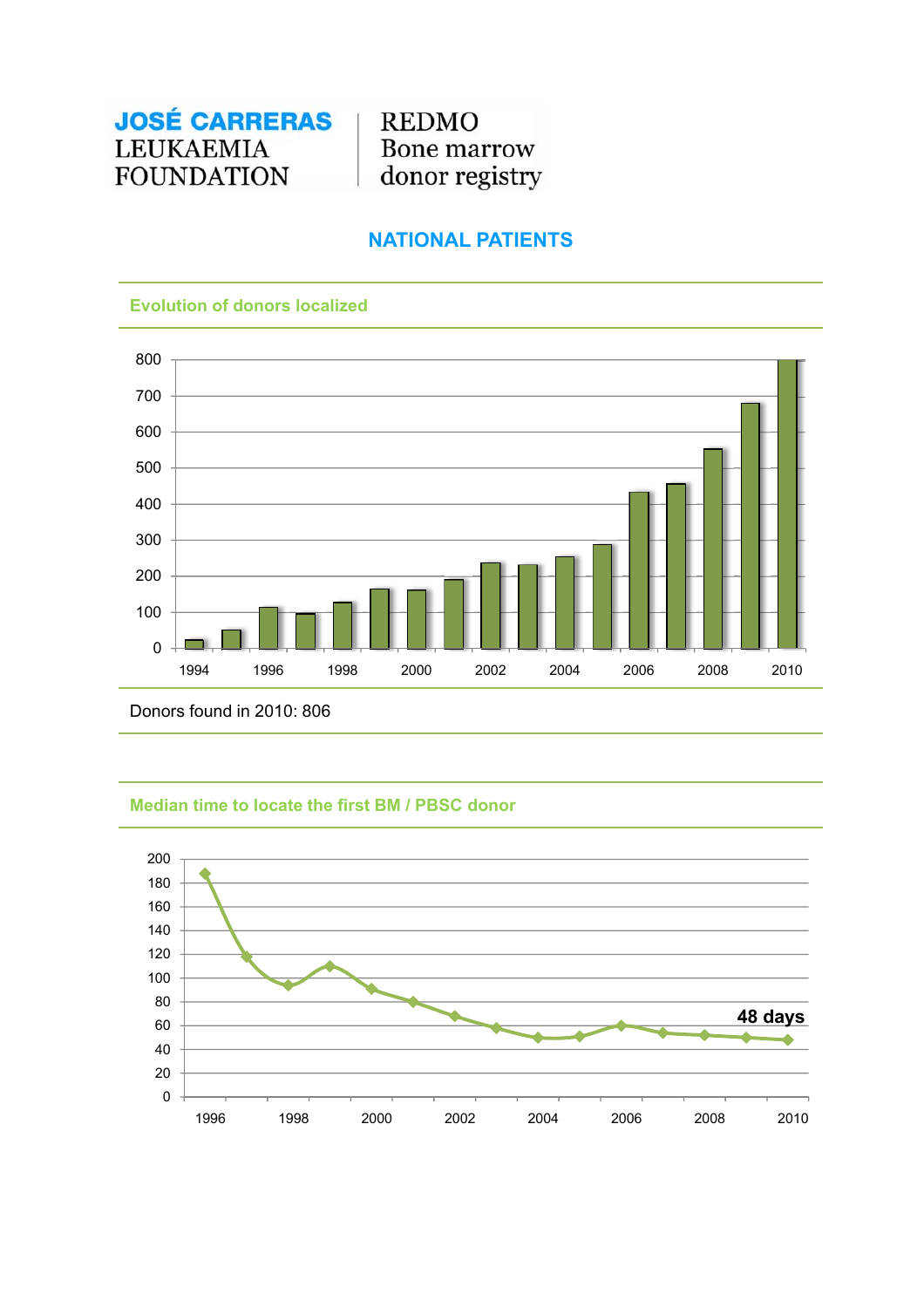

## **NATIONAL PATIENTS**

**Actuarial probability of locating a donor with 7/8 or 8/8 identities**

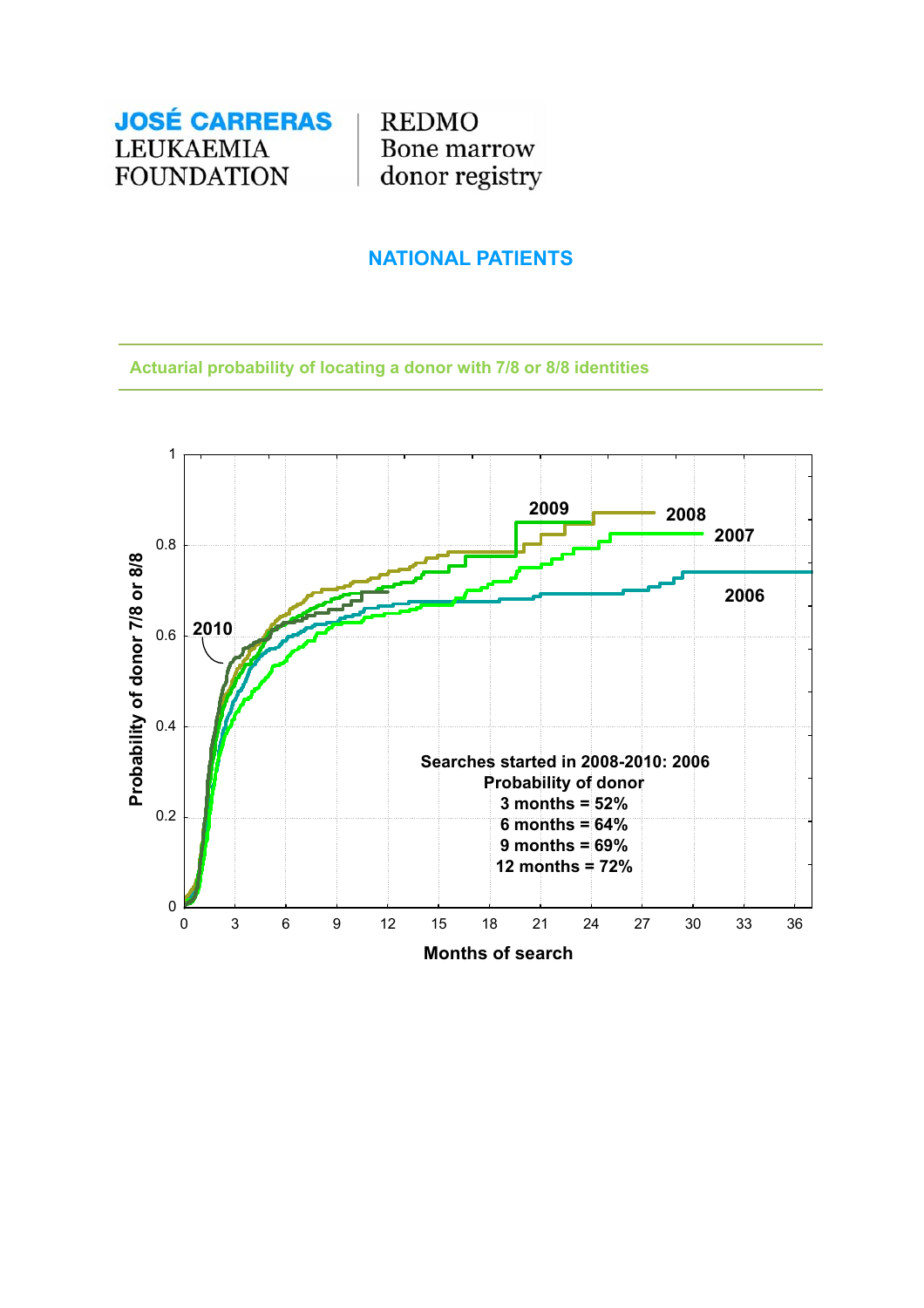

## **NATIONAL PATIENTS**

### **C. Transplants**

| Haematopoietic transplantions performed during 2010 | 404 ▲ 13% |
|-----------------------------------------------------|-----------|
|                                                     |           |

| <b>By product</b>           |             |
|-----------------------------|-------------|
| <b>Bone Marrow</b>          | 83 (21%)    |
| Peripheral blood setm cells | 179 (44%)   |
| Cord blood unit             | $142*(35%)$ |
| (lymphocytes infusion)      | (9)         |

(\*9 transplant performed with double cord)



### **Evolution of performed transplants**

### Transplant perfomed 2010: 404

| $\blacksquare$ CBU (n= 142) | $\blacksquare$ PBSC (n= 179) | $\blacksquare$ BM (n= 83) |
|-----------------------------|------------------------------|---------------------------|
|                             |                              |                           |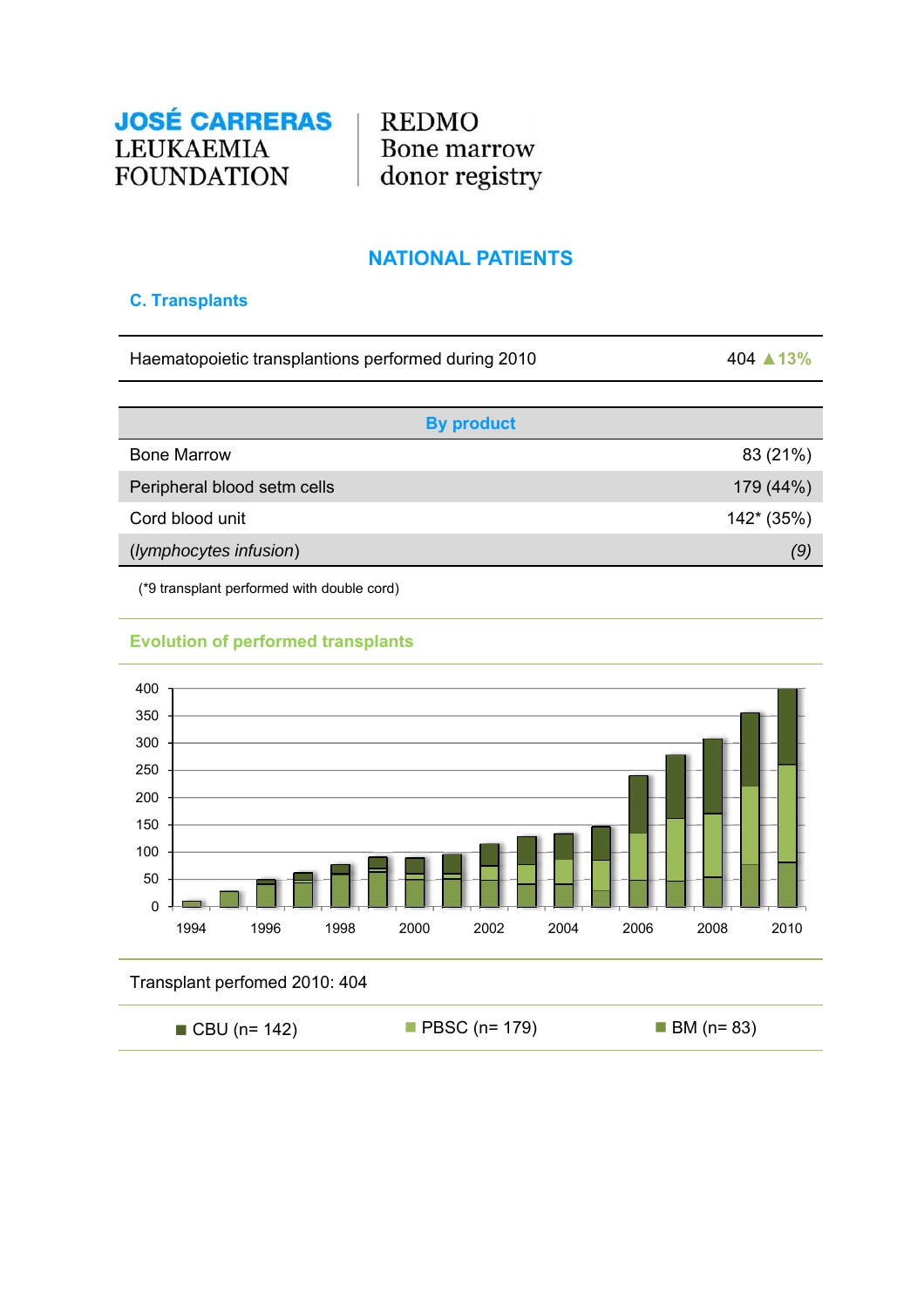**REDMO** Bone marrow donor registry

# **NATIONAL PATIENTS**

| Transplant by country of origin BM / PBSC (n= 262) |                |
|----------------------------------------------------|----------------|
| Germany                                            | 141            |
| <b>United States</b>                               | 67             |
| <b>United Kingdom</b>                              | 14             |
| Spain                                              | 11             |
| Portugal                                           | $\bf 8$        |
| France                                             | 6              |
| Italy                                              | 5              |
| <b>Israel</b>                                      | $\overline{2}$ |
| Switzerland                                        | $\overline{2}$ |
| Australia                                          | 1              |
| Canada                                             | $\overline{1}$ |
| Cyprus                                             | 1              |
| <b>Denmark</b>                                     | 1              |
| The Netherlands                                    | $\mathbf 1$    |
| Norway                                             | 1              |

| Transplant by country of origin CBU* (n=142) |    |
|----------------------------------------------|----|
| Spain                                        | 73 |
| <b>United States</b>                         | 54 |
| Germany                                      | 9  |
| Australia                                    | 6  |
| France                                       | 5  |
| Switzerland                                  | 2  |
| Italy                                        |    |
| Sweden                                       |    |

(\* 9 double cord transplantation)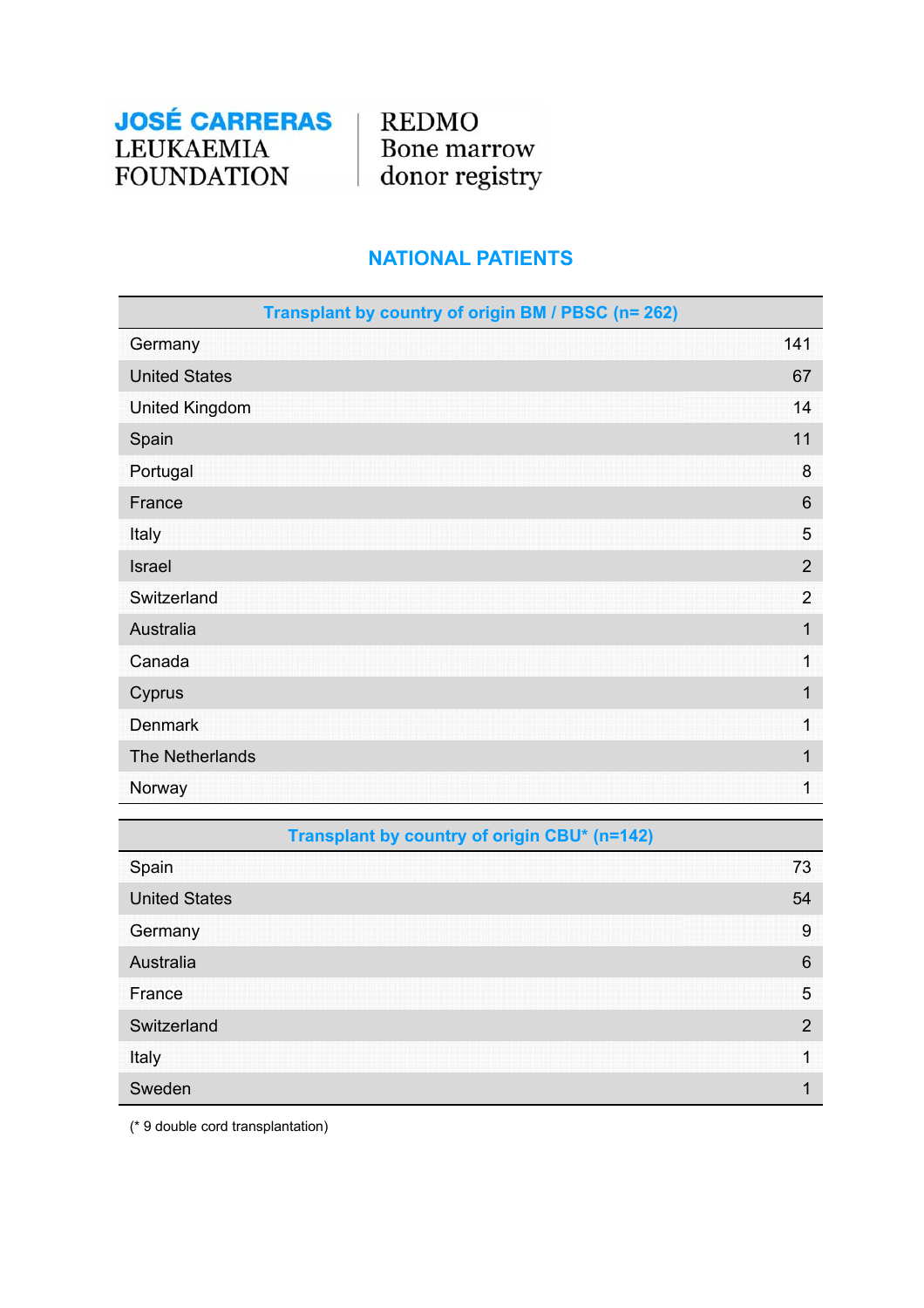

## **NATIONAL PATIENTS**

**Actuarial probability of matching donor and transplantion**

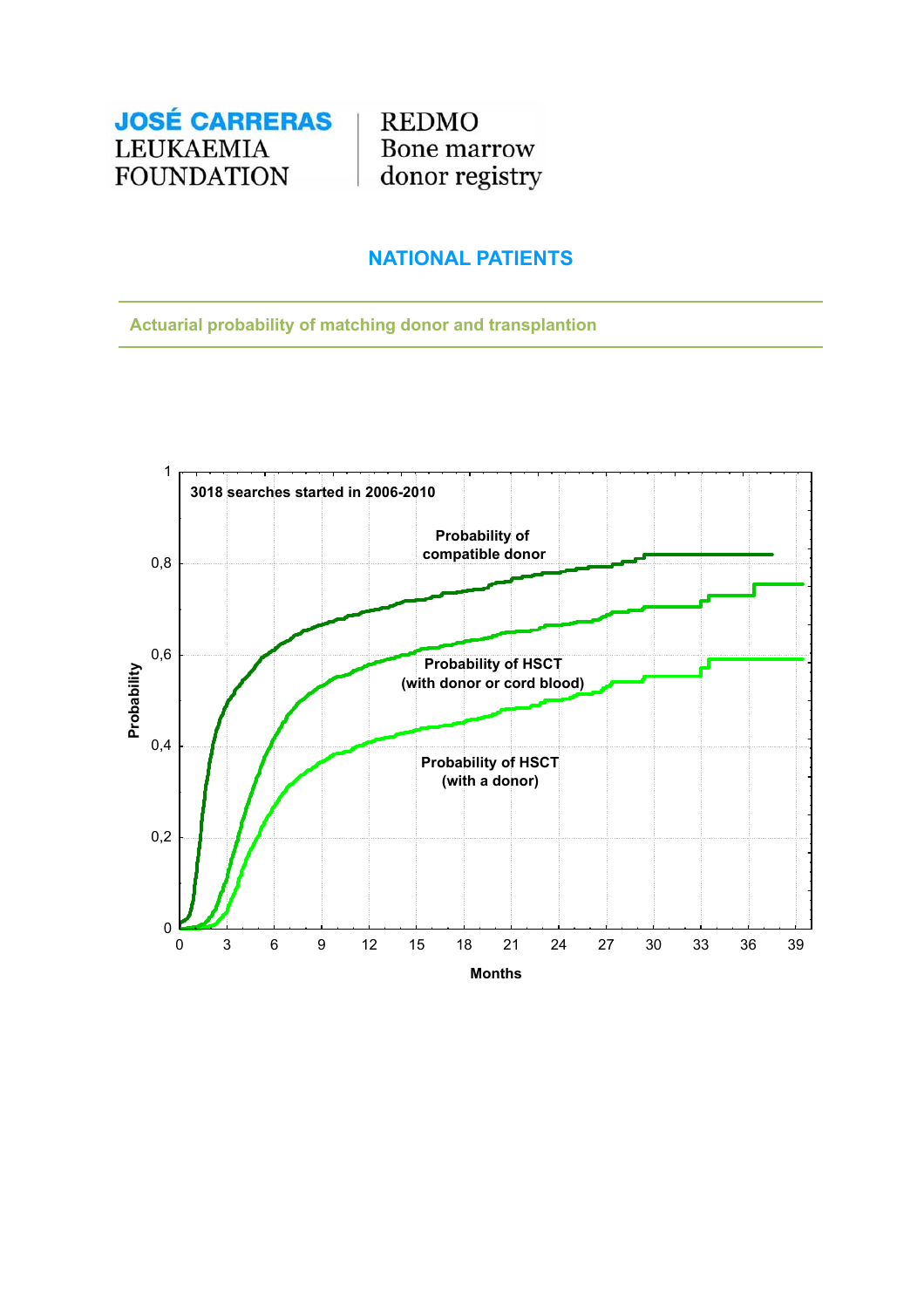**REDMO** Bone marrow donor registry

## **NATIONALPATIENTS**

### **Transplants performed by Autonomous Community (2010)**



### **Activity by Autonomous Comunity**

![](_page_20_Figure_6.jpeg)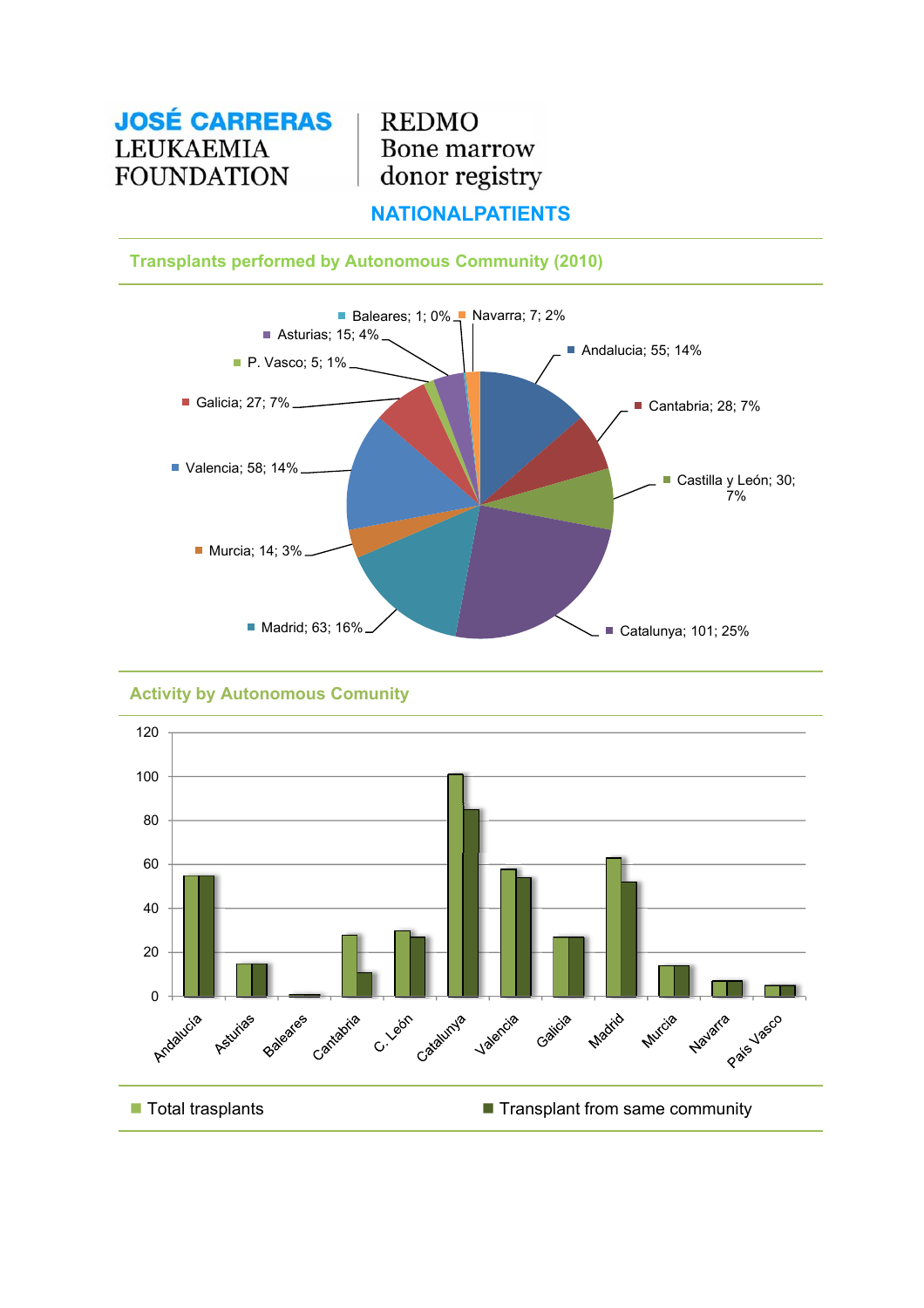**REDMO Bone marrow** donor registry

## **NATIONAL PATIENTS**

#### **Summary REDMO activity (national patients)**

![](_page_21_Figure_4.jpeg)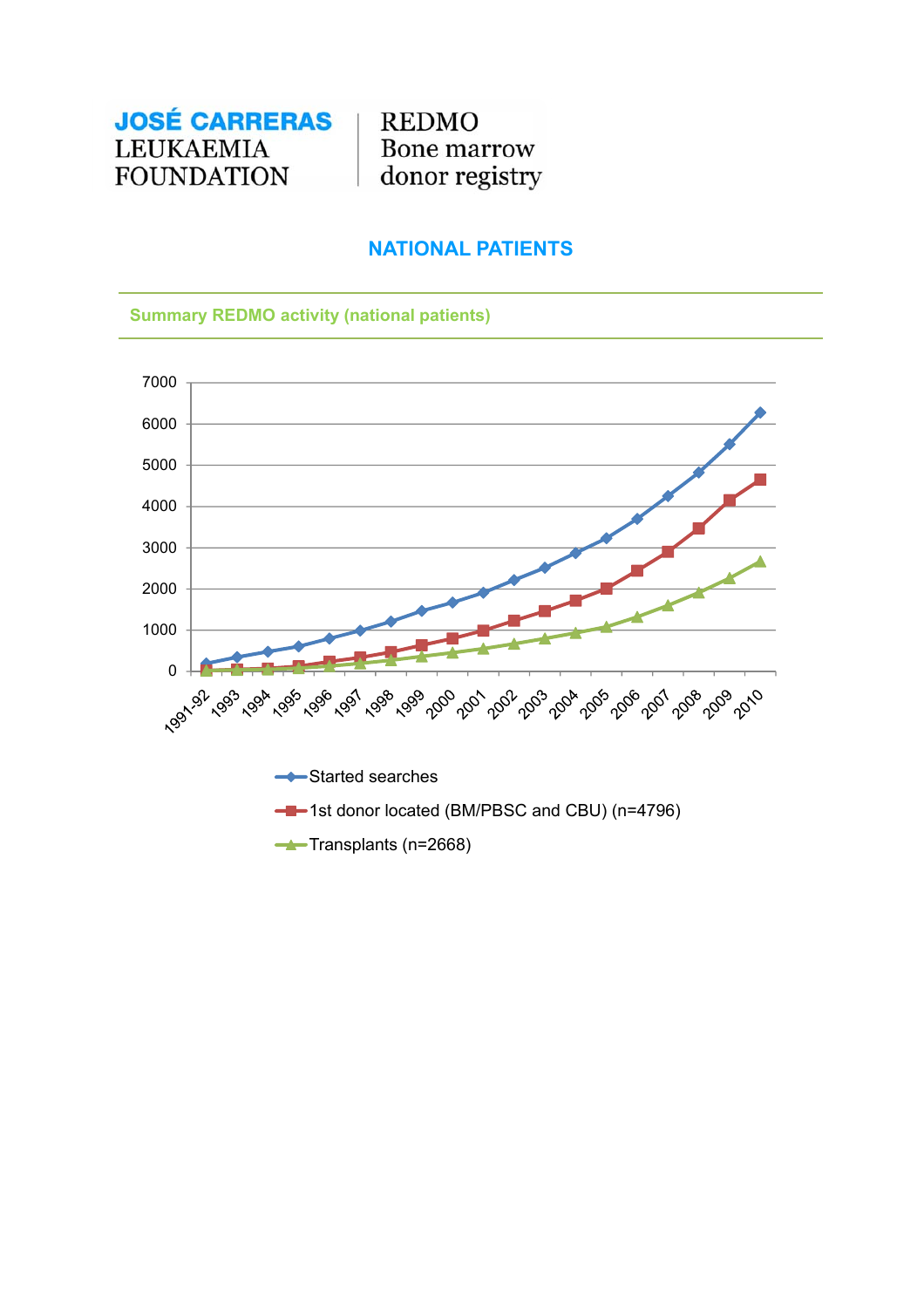![](_page_22_Picture_0.jpeg)

## **FOREIGN PATIENTS**

| Preliminary searches | $16654 \triangle 9\%$ |
|----------------------|-----------------------|
| Activated searches   | 1 2 3 0               |

# **Evolution of searches for foreign patients**

![](_page_22_Figure_5.jpeg)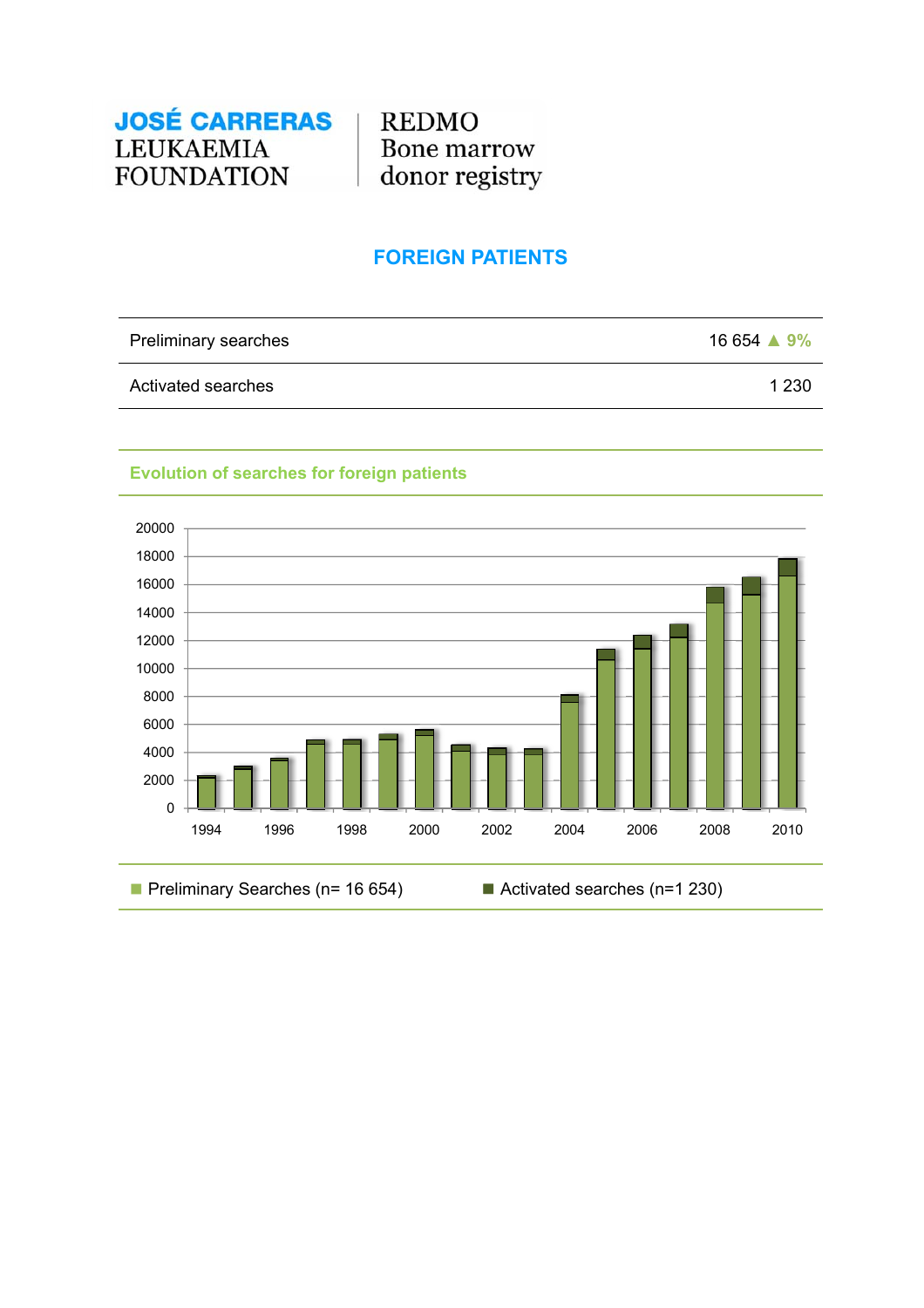![](_page_23_Picture_0.jpeg)

## **FOREIGN PATIENTS**

| Requested tests | 2026 |
|-----------------|------|
| Performed tests | 1605 |

**Evolution of performed tests**

![](_page_23_Figure_5.jpeg)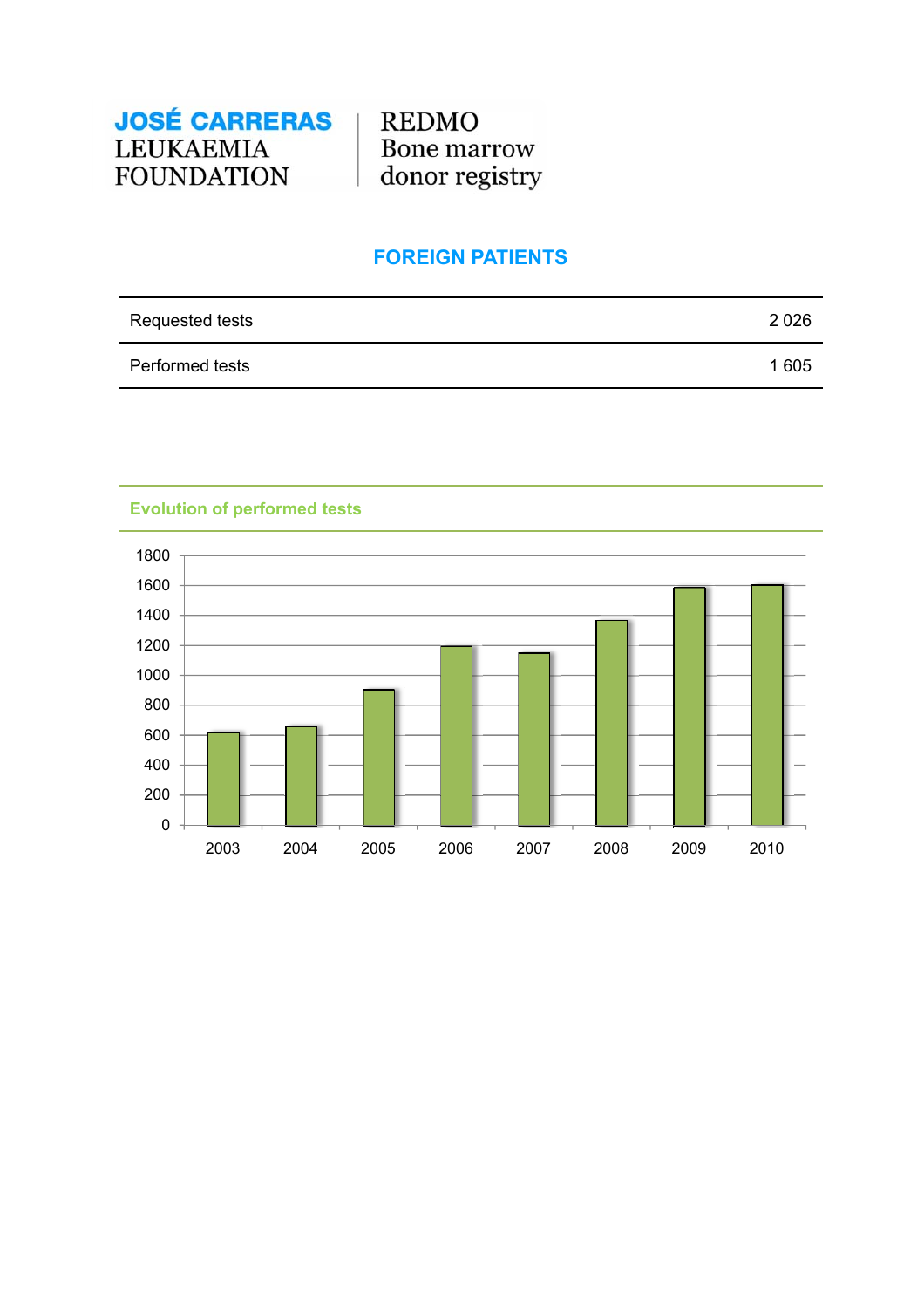**REDMO** Bone marrow<br>donor registry

## **FOREIGN PATIENTS**

| Haematopoietic stem cells transplant performed 2010 | 299       |
|-----------------------------------------------------|-----------|
|                                                     |           |
| <b>Transplants by product</b>                       |           |
| Bone marrow                                         | 2(1%)     |
| Peripheral blood stem cells                         | 26(9%)    |
| Umbilical cord blood*                               | 271 (90%) |
| (lymphocyte infusion)                               | (1)       |

\* This corresponds to UCB units shipped. There is not confirmation of infusion in all cases.

| Transplant by country of destination BM / PBSC (n= 28) |                 |
|--------------------------------------------------------|-----------------|
| Germany                                                | 10              |
| France                                                 | $6\phantom{1}6$ |
| <b>United States</b>                                   | 5               |
| Argentina                                              |                 |
| Australia                                              |                 |
| Belgium                                                |                 |
| The Netherlands                                        |                 |
| Ireland                                                |                 |
| Portugal                                               |                 |
| <b>United Kingdom</b>                                  |                 |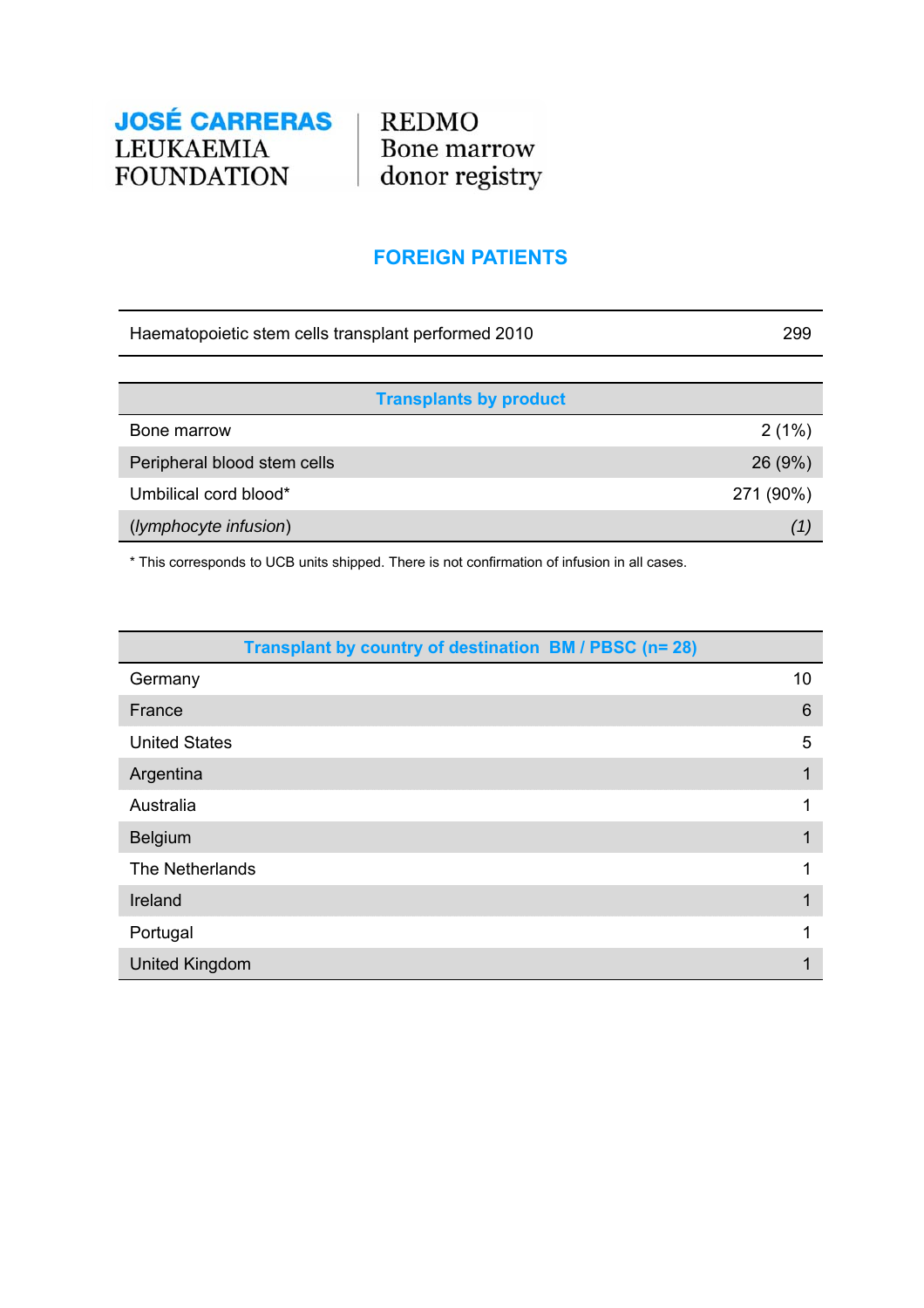**REDMO** Bone marrow donor registry

## **FOREIGN PATIENTS**

| UCB shipments by country of destination (n= 271) |                         |
|--------------------------------------------------|-------------------------|
| France                                           | 67                      |
| <b>United States</b>                             | 63                      |
| <b>United Kingdom</b>                            | 34                      |
| Italy                                            | 21                      |
| Israel                                           | 11                      |
| The Netherlands                                  | 10                      |
| Germany                                          | $\boldsymbol{9}$        |
| Colombia                                         | 8                       |
| Greece                                           | 8                       |
| Australia                                        | 5                       |
| <b>Turkey</b>                                    | 5                       |
| Argentina                                        | $\overline{\mathbf{4}}$ |
| Canada                                           | 3                       |
| <b>Denmark</b>                                   | $\sqrt{3}$              |
| Hungary                                          | 3                       |
| Mexico                                           | $\sqrt{3}$              |
| Belgium                                          | $\overline{2}$          |
| Cuba                                             | $\overline{2}$          |
| Portugal                                         | $\overline{2}$          |
| Switzerland                                      | $\overline{2}$          |
| Austria                                          | $\mathbf 1$             |
| Chile                                            | $\mathbf 1$             |
| Finland                                          | $\mathbf 1$             |
| Poland                                           | $\mathbf 1$             |
| Sweden                                           | $\mathbf 1$             |
| Uruguay                                          | $\mathbf 1$             |